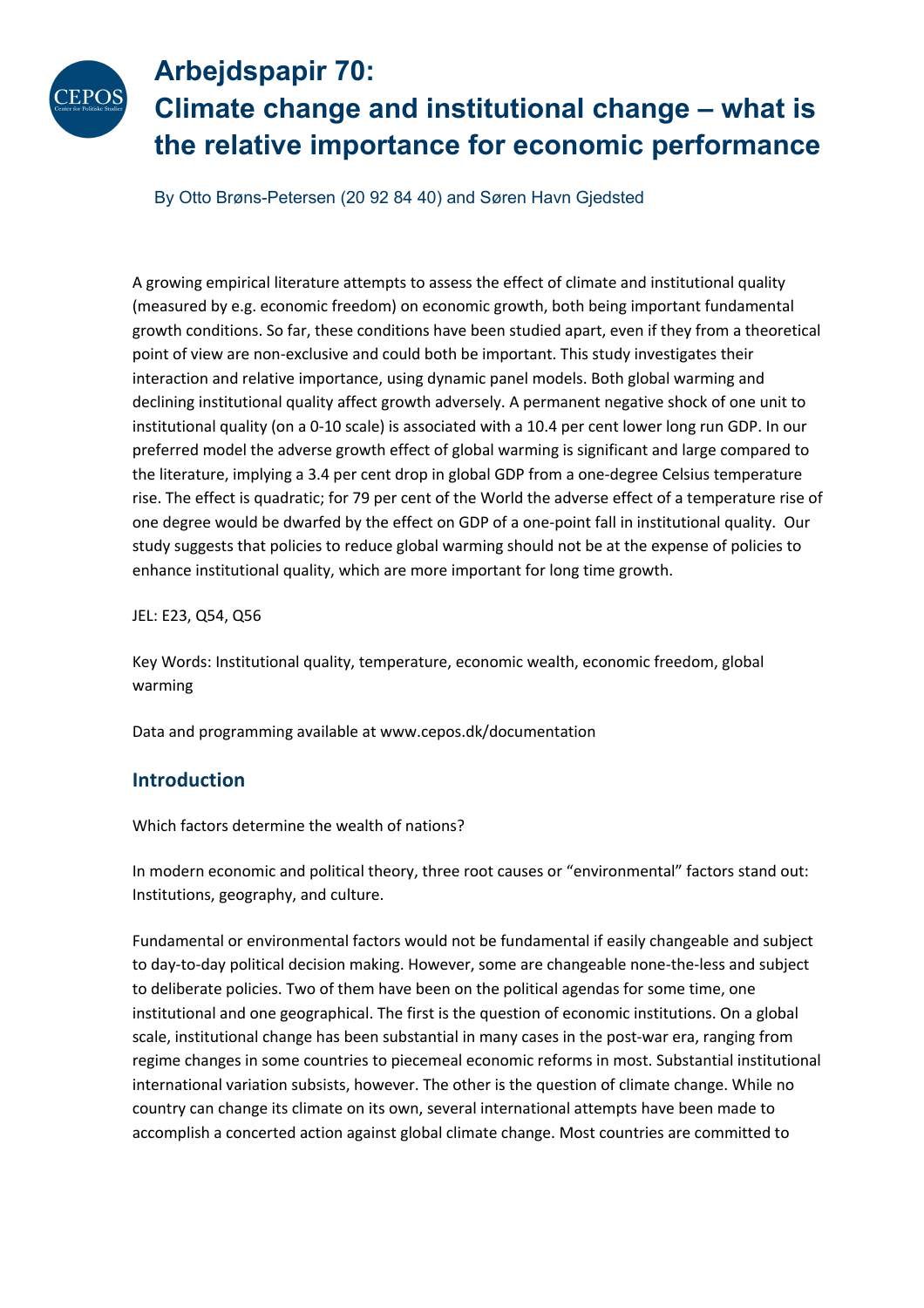undertake policies to reduce greenhouse gas (GHG) emissions widely believed to be an important driver of climate change.

Climate change has been dubbed "the greatest market failure the world has seen" (Stern 2007). Similarly, poor institutional quality might be seen as the major government failure, underlying other government failures.

While the economic and social impact of both climate change and institutional factor have been studied in separate literatures, there has been little overlap, even if both are potentially important "environmental factors". Indeed, each strand have found little relevance of the other.

The present study contributes in the following way. First, we bridge the gap in the previous econometric literature by examining the combined effect on growth of institutional quality and climate change, identifying the relative importance and robustness of both. We show that it is inappropriate to exclude either factor as has been the case in previous studies. Second, we devise a method to estimate long term effects of climate change, using GDP per capita levels rather than growth rates as the dependent variable. Previous "top down" studies have in effect only been able to derive shorter term effects, which are less relevant to climate policy issues. Furthermore, they raise concerns about lack of robustness as well as omitted variable bias. Third, we contribute to the growing body of estimates of the impact of climate change. Such estimates used e.g. by the IPCC, are paramount to advice on climate change policies. Fourth, we introduce an instrument variable to infer a causality leading from institutions to growth, which is otherwise difficult to establish in panel regressions. Finally, we point to important policy implications. Increased focus on climate change should not be at the expense of economic institutions and institutional reform, since in most countries deteriorating institutional quality could have at least as negative economic impact as global warming. E.g. an increased emphasis on climate change in development aid at the expense of institutional improvement (such as imbodied in the Washington Consensus) could have adverse net effects. Institutional change and climate policy could be tied to avoid net negative growth effects and could provide basis for economic policy coalitions.

We organize the paper as follows: We begin by introducing the previous literature. Next, we introduce our approach and main findings. We then provide an extended presentation of the theoretical motivation for our estimation equations and motivate the choice of data. In the following sections we conduct estimations. First, we show that temperature changes do not drive recent changes in institutions, and the latter should not be excluded from models explaining growth by temperature changes. Second, we estimate and discuss a number of models, preferring a model with heterogenous effect of temperature and constant semi-elasticity of institutions. Third, we deal with important robustness and causality issues. Finally, we conclude and point to policy conclusions.

# **A brief overview of institutions, climate change and economic growth**

The link between GHG emissions and climate change is being studied extensively in a number of natural sciences. The social and economic impact of climate change is, however, primarily an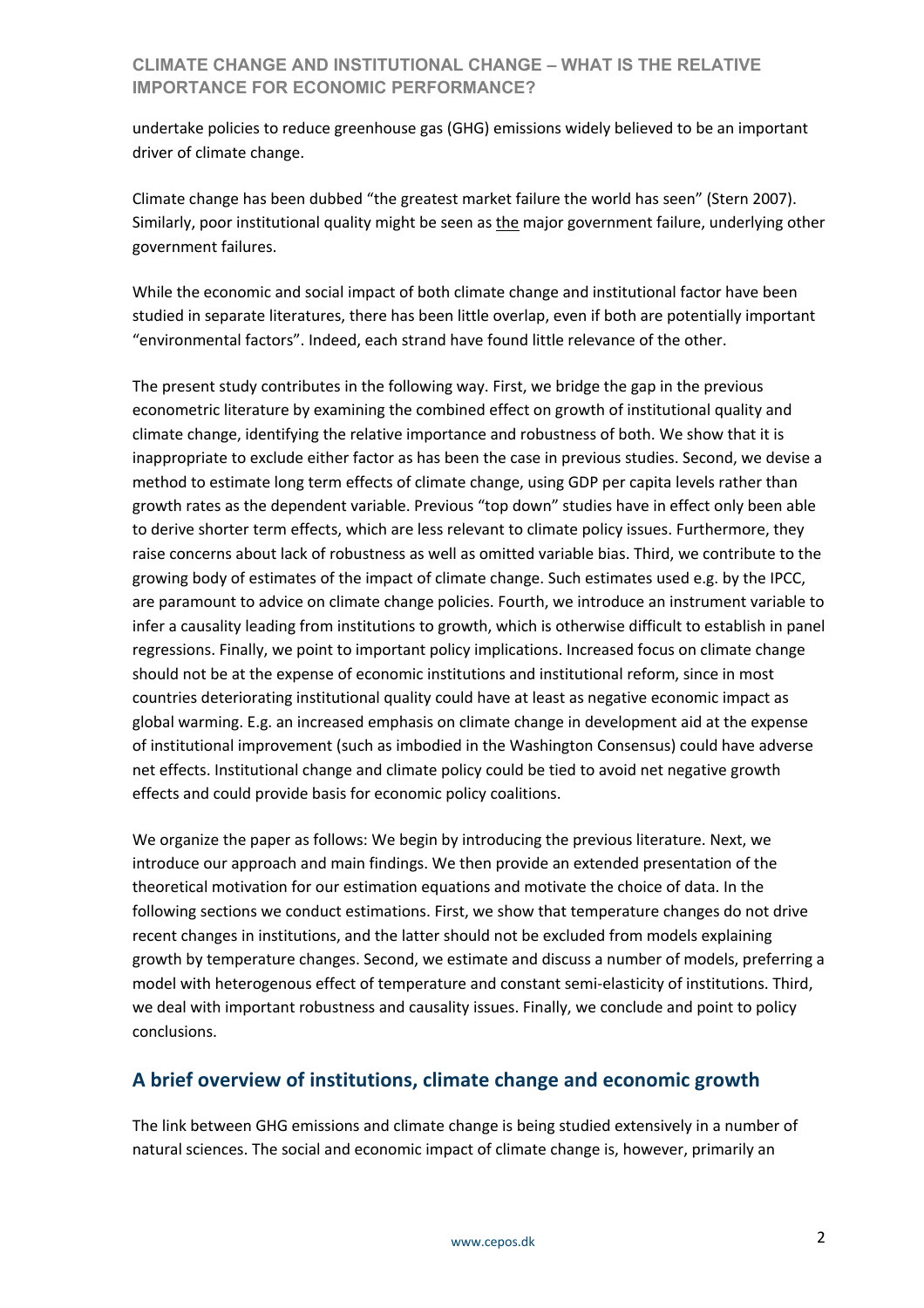economic question: What are the consequences in terms of wealth and economic welfare of a rise in temperature? Assessing the economic impact of climate change is usually done by an integrated assessment model (IAM). There are three major models, DICE, FUND and RICE. In these models, a damage function quantifies the economic effects of climate changes (cf. e.g Nordhaus 2013). In all three models, the damage function is quadratic in the temperature change since pre-industrial revolution levels (temperature itself being a function of GHG concentration in the global atmosphere). At the same time, they also model the costs of reducing GHG emissions, making e.g. energy more costly. From IAMs it is possible to derive optimal intertemporal trajectories for global heating, minimizing total cost from both heating and abatement.

Damages in IAMs are mostly estimated from a bottom-up approach. The bottom-up approach consists of estimates of costs in specific areas (e.g. mortality and crop failure) from warming as well as from mitigating such consequences (e.g. avoiding flooding by erecting dykes). The methodology resembles that of cost-benefit-analysis of projects, linking, however, a vast number of projects together. The top-down approach, on the other hand, is based on the overall correlation between variation in temperature and output. Such a correlation internationally is well-known, but also known to be mostly spurious, (Acemoglu, Johnson, and Robinson 2001; Rodrik, Subramanian, and Trebbi 2004). Many low-income countries are situated in areas with a warm climate, while some wealthy countries, such as Canada and Norway, face relative cold climates.

Two recent studies have tried to estimate the top-down effect of temperature on GDP per capita directly, using comprehensive international data.

A pioneering contribution to the top down-literature was Dell, Jones, and Olken (2012). Based on temperature and precipitation measurement at different points around the globe from 1950 to 2003, they constructed a population weighed country-specific data set, which also includes GDP per capita growth rates. In an econometric analysis, they find that short term shocks to the temperature were associated with a substantial adverse effect on economic growth rates in poor countries (defined by having less than global mean GDP per capita the first year they entered the sample), though not in richer countries. A one-degree Celsius increase in temperature in a given year was associated with a 1.4 percentage point reduction in economic growth the same year for poor countries. They also reported some indications that temporary temperature shocks affect growth rates persistently, which implies that temporary shocks to temperature have permanent level effects for poor countries. The long-term effect is essential since especially an un-foreseen short term impact from temperature shocks might deviate in impact from that of a permanent rise in temperature; for example, Zivin, Hsiang, and Neidell (2015) found long term adverse effects on human capital formation from warming to be much smaller than short term ones.

Burke, Hsiang, and Miguel (2015) found a negative non-linear effect of temperatures on GDP per capita growth rates for all countries, consistent with the non-linearity of the damage functions in AIMs (which, however, links temperature to GDP levels).

The role of institutions in promoting economic growth and prosperity is a question of considerable width and depth in economic science, going back at least to Adam Smith (Smith 2002[1776]). Some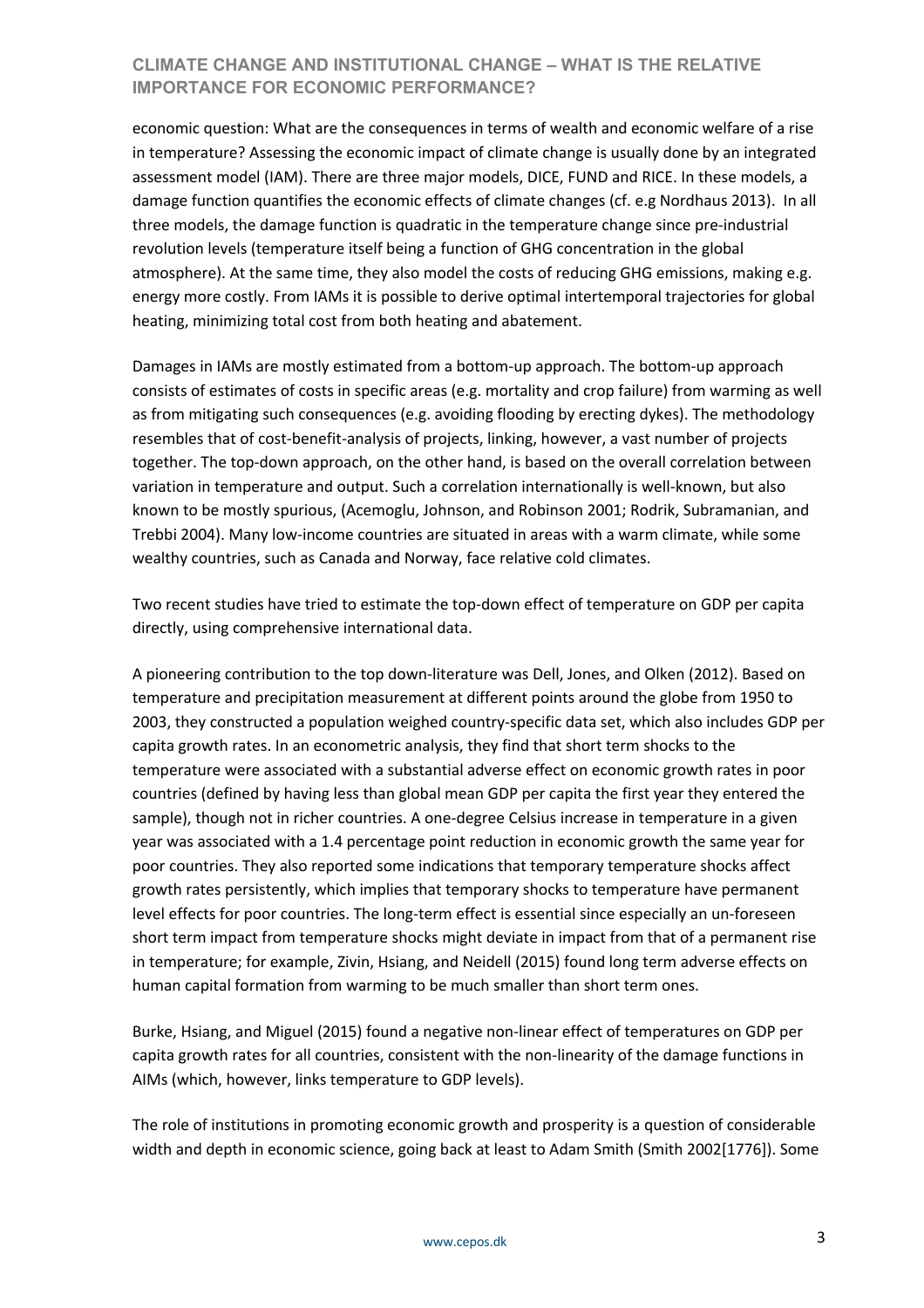recent theoretical contributions include North (1990), Hurwicz (1996), Brennan and Buchanan (2008), Olson (2008), Hayek (1981) and Acemoglu, Johnson, and Robinson (2004) to mention but a few. An important contribution to the empirical literature on economic growth was Barro (1989), who inspired a substantial number of panel data studies including, among other variables, institutional features of countries, tracking their importance for growth.

One difficulty determining whether institutional quality determines a country's income level in the long run is the potential reversed causality. Is a country rich because of its high-quality institutions or did the country invest in high-quality institutions because it is rich? In cross-section settings, Acemoglu, Johnson, and Robinson (2001) and Rodrik, Subramanian, and Trebbi (2004) overcame the issue of the reverse causality by using (log) settler mortality rates as an instrument for the current institutional quality in former European colonies<sup>1</sup>. The underlying reasoning is that countries with high mortality rates were less settled and less were invested in their constitutional framework. In this setting, they show that the relationship between temperature and GDP per capita is spurious in the sense that only institutional quality matters for a country's long-run income level.

The empirical growth literature based on comprehensive international panel data is still limited with regard to both institutions and temperature. Two of most prominent studies, (Acemoglu, Johnson, and Robinson 2012; Dell, Jones, and Olken 2014a), have each rejected the relevance of the factor claimed by the other side to be of sole importance. That warrants a closer inspection. Furthermore, the literature on temperature give rise to concerns regarding especially robustness and long-term effects on growth. We explore both types of problems and suggest a new approach.

# **Our approach and our main findings**

In our study, we combine the cross-sectional institutional approach, with the "top-down approach" in climate studies. Hence, we perform panel-regressions, including both institutional quality and weather variables.

In our empirical models, the weather data is from Dell, Jones, and Olken (2012) and the data on economic activity is chained PPP GDP per capita from the Penn World Tables.

<sup>&</sup>lt;sup>1</sup> There has however been some concern with Acemoglu, Johnson, and Robinson (2001)'s settler mortality data. Albouy (2012) and Fails and Krieckhaus (2010) argue that the causal relationship between economic growth and institutional quality is driven by "Neo-Europe" (i.e. Canada, USA, Australia and New Zealand) and measurement errors in log settler mortality. However, Acemoglu, Johnson, and Robinson (2012) argued that when one does not exclude more than half of the previous colonies (as Albouy (2012) does), the results from Acemoglu, Johnson, and Robinson (2001) are robust to measurement errors and the exclusion of "Neo Europe".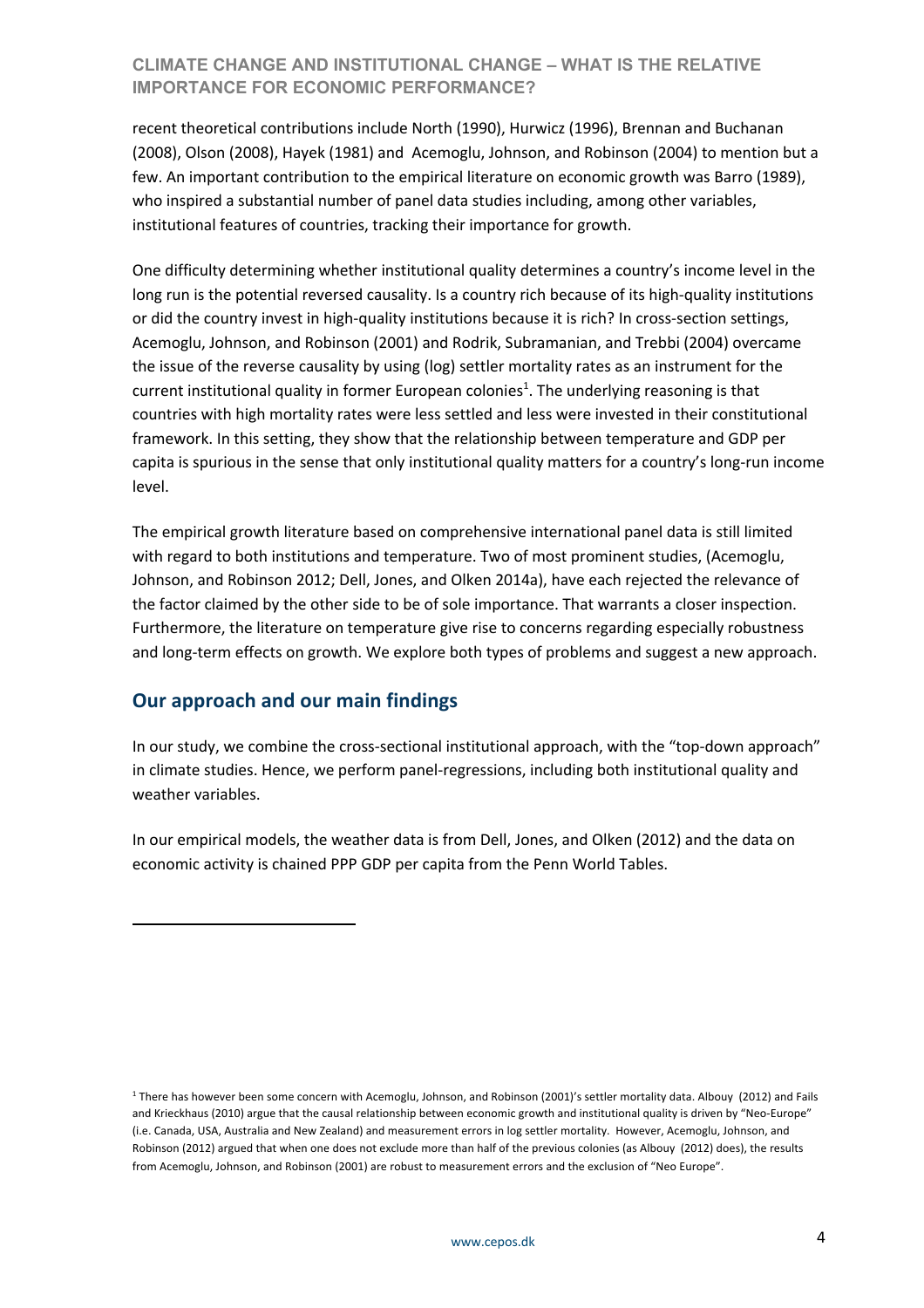Measuring institutions is not straight forward. Many constitutional, economic, legal and political features might count as institutional. Attempts have been made to find measures, which collapses the potential many-dimensional institutional qualities of countries into one or a few overall indicators. As the measure of institutional quality, we use the widely used Economic Freedom Index, (Gwartney, Lawson, and Hall 2017). One advantage of this index is that it captures both "deep", rather fixed institutional factors, such as the prevalence of the rule of law, as well as more transient factors such as the tax system and the outcome of monetary policy arrangements. We are looking at institutions, which might be subject to change also in the shorter run due to political decisions, while not being simply current economic policy.

We follow the traditions of the institutional approach and use log settler mortality for former colonies as an instrument to give the effects of institutional quality a causal interpretation. To the best of our knowledge, we are the first to use this instrument in a panel data set.

Another contribution is an explicit focus of the stability of the estimated models. In our theory section, we will argue that it is not clear if the estimated models in Dell, Jones, and Olken (2012) and Burke, Hsiang, and Miguel (2015) are stable in the sense that the fitted growth rates do not trend. The instability problem arises from the fact that the temperature is an explanatory variable which is trending and none of the studies cited test for stability of the estimated models.

An additional limitation of the previous panel growth models is that they do not identify the longrun economic effects of a permanent shock to the weather variables, which is of particular interest<sup>2</sup>. Instead, the panel growth regressions generally only identify the short run economic effects of transitory shocks to the weather variables<sup>3</sup>.

Given these difficulties with panel growth regressions, we instead perform panel regressions with log PPP GDP capita as the dependent variable (rather than growth rates as in previous studies), and we allow for persistence by including lagged dependent variables. In this setting, we can use panel unit roots tests to test if log GDP per capita is conditional stationary, which is required for us to compute the long-run effects of a permanent shock to one of the covariates (Acemoglu et al. 2019).

<sup>2</sup> Dell, Jones, and Olken (2014) argued that there are some specific case studies which provide information on the long effects of weather variables, but this is not what is done in the panel growth regressions.

<sup>3</sup> Dell, Jones, and Olken (2012) show that their estimates of the effects of short run weather fluctuations are in line with the medium effects of weather fluctuations, but still they do not provide estimates of the long-run economic effects of permanent shocks to the weather variables.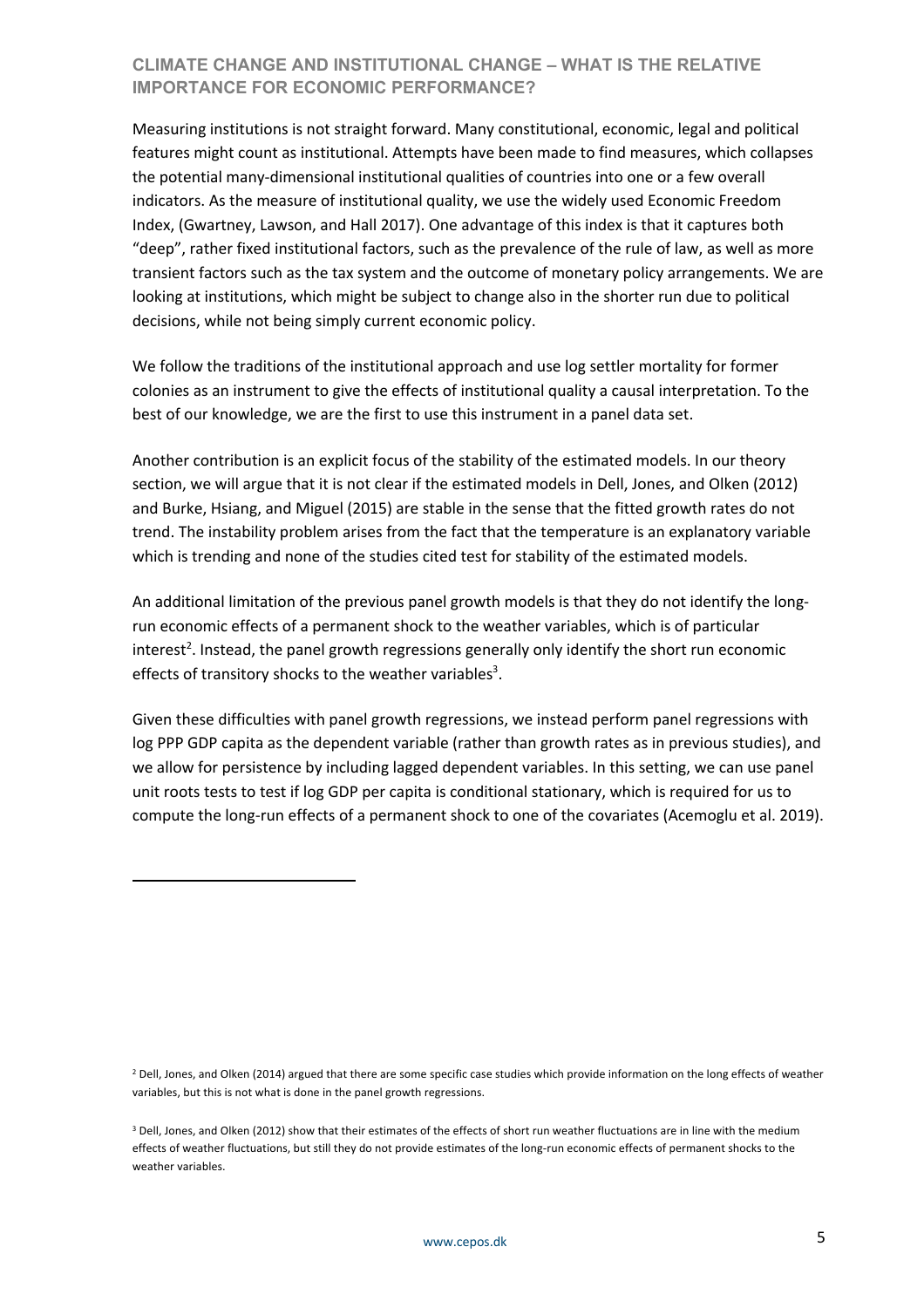For the model to be as parsimonious as possible, we will choose the smallest set of deterministics necessary for the dependent variable to be conditional stationary.

A potential problem with "dynamic level" regressions, as compared with "growth rate" regressions, is that it is more challenging to use instruments to offer causal inference for the effect of institutional quality on growth. The reason is that in the first stage of a two stage least squares regression, we include lagged log GDP per capita, which has a clear trend for most countries; this is an issue since the Economic Freedom Index is a bounded variable. Hence, it is somewhat easier to make causal inference in the growth regression model, which is why we choose such a model in this context.

Our main findings are that institutional quality has a substantial positive effect on GDP per capita and that there is a quadratic relationship between temperature and log GDP per capita; Specifically, a permanent one unit increase in the Economic Freedom Index is associated with 10.4 pct. higher GDP per capita. This finding is quite robust. We find suggestive evidence that the relationship between GDP per capita and the Economic Freedom Index has a causal interpretation. Our results suggest that temperature affects GDP per capita through channels which are not linked directly to the institutional quality. These channels could include the effects of warming on agriculture, investments and industrial production (Dell, Jones, and Olken 2012).

# **Methodological approach and data**

Dell, Jones, and Olken (2012) and Burke, Hsiang, and Miguel (2015) estimate panel models with the growth rate of GDP per capita as the dependent variable and the weather variables (i.e. temperature and precipitation) as covariates and some deterministics. However, since temperatures have increased in the period of interest, (Dell, Jones, and Olken 2012), it not apparent if the fitted growth rates are trending, which would be at odds with the empirical evidence. If the fitted growth rates are trending, the empirical model is unstable. Importantly, the stability of the estimated models depends on the deterministic part of the model which Dell, Jones, and Olken (2012) and Burke, Hsiang, and Miguel (2015) do not handle the same way. Hence, it is appropriate to test for the stability of the estimated models formally<sup>4</sup>. An evident approach is to follow Acemoglu et al. (2019) and include lagged dependent variables in the empirical models and use panel unit root test to check for conditional stationary of the dependent variable. However, in the technical appendix, Dell, Jones, and Olken (2012) argued that due to the low serial correlation

<sup>4</sup> An informal check of the stability of the estimated models could be to plot of the average fitted growth rate over time; in such a figure the fitted growth rates should not be trending.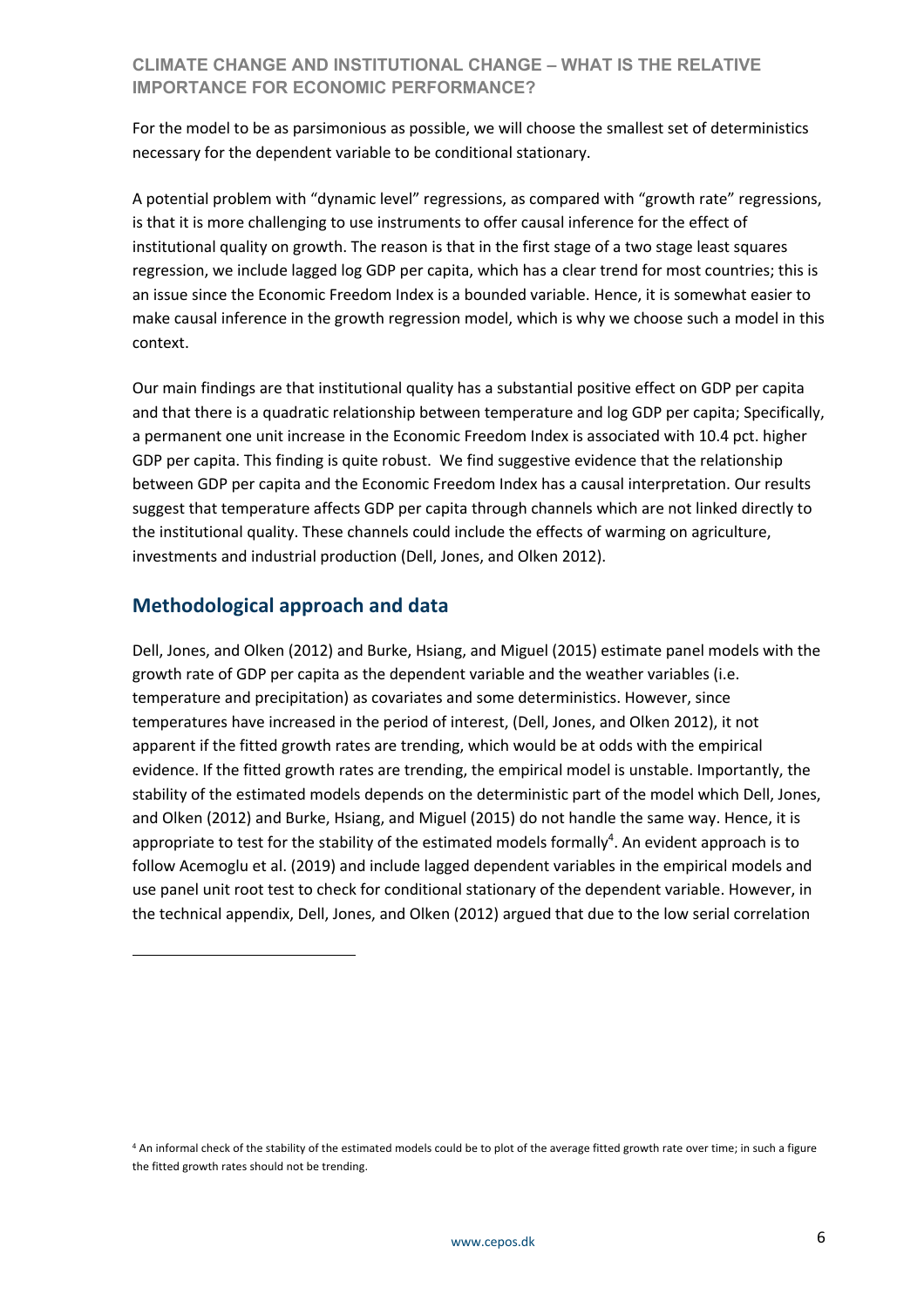in the growth rates it is not appropriate to include lagged dependent variable to panel growth regressions.

An alternative to the potential problematic growth regressions is to use log GDP per capita as the dependent variable. There are at least two advantages of using log GDP per capita as the dependent variable instead of the GDP per capita growth rate. First, it is not at odds with the empirical evidence if the fitted values of log GDP per capita are trending. Second, since the serial correlation in log GDP per capita is quite strong, it is not a problem to included lagged GDP per capita as explanatory variables in the panel regressions. Third, we can estimate the long run marginal effects of permanent shocks to any of the covariates. In panel regression models, it is only possible to identity short to medium effects of transitory shocks to the covariates. Finally, it is possible to use panel unit root tests to formally check for conditional stationarity, since it is not problematic to include lagged dependent variable. An evident approach is to consider different kinds of deterministics and choose the simplest form of deterministics, which provides a conditional stationary dependent variable.

Since models with log GDP per capita are more attractive than models with the growth rate of GDP per capita, we will provide theoretical motivation for semi log-linear estimations equations.

Inspired by Dell, Jones, and Olken (2012), we assume that the production function has the following form:

$$
Y_{i,t} = A_{i,t} e^{\sum_{j=0}^{q} (\beta_j T_{i,t-j} + \alpha_j E_{i,t-j} + \sigma_j P_{i,t-j})} L_{i,t}
$$

Where Y denotes GDP, T is temperature, E is institutional quality, P is precipitation, L is labour and  $A_{it} \; e^{\sum_{j=0}^q (\beta_j T_{i,t-j} + \alpha_j E_{i,t-j} + \sigma_j P_{i,t-j})}$  is total factor productivity and we assume that:

$$
A_{it} = f\left(\frac{Y_{i,t-1}}{L_{i,t-1}}, \dots, \frac{Y_{i,t-p}}{L_{i,t-p}}\right)
$$

We assume a log-linear form of f, i.e.

$$
log(A_{it}) = \sum_{j=1}^{p} \gamma_j log\left(\frac{Y_{i,t-j}}{L_{i,t-j}}\right)
$$

Which leads to the following estimation equation:

$$
log\left(\frac{Y_{it}}{L_{it}}\right) = \rho d_{it} + \sum_{j=1}^{p} \gamma_j log\left(\frac{Y_{i,t-j}}{L_{i,t-j}}\right) + \sum_{j=0}^{q} (\beta_j T_{i,t-j} + \alpha_j E_{i,t-j} + \sigma_j P_{i,t-j}) + c_i + u_{it} \tag{1}
$$

where  $d_{it}$  denotes the deterministics. In this setting we can obtain a direct estimate of the approximate long-run semi-elasticity of GDP per capita of with respect our independent variables as follows (we report on temperature to illustrate):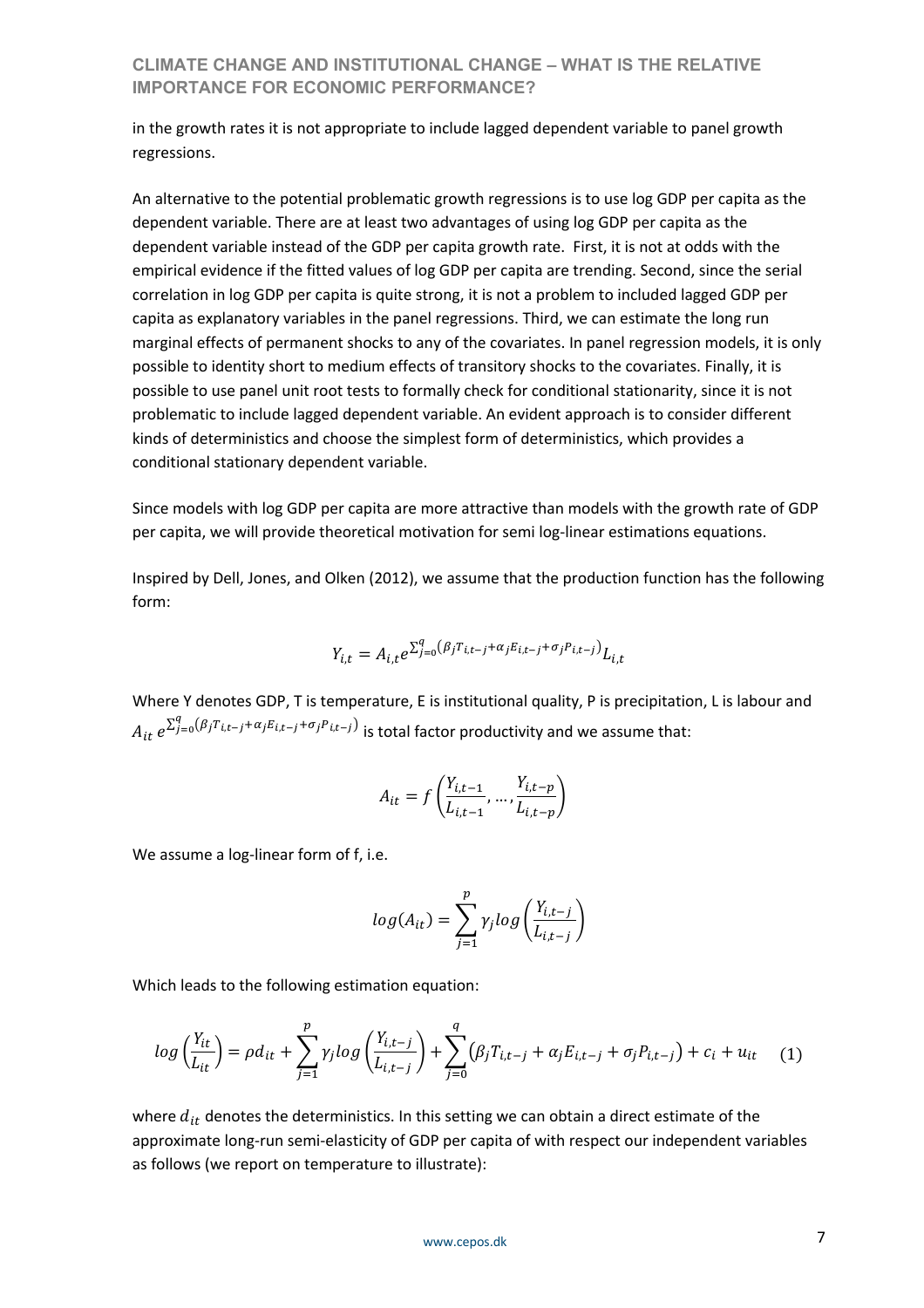$$
\varepsilon_{\left(\frac{Y}{L}\right),T} = \frac{\sum_{j=0}^{q} \widehat{\beta}_j}{1 - \sum_{j=1}^{p} \widehat{Y}_j} \tag{2}
$$

provided GDP per capita is stationary conditional on the variables in (1). To get standard errors of (2), one can use the delta method or the bootstrap. In our applications, we will use the delta method to get standard errors of (2).

We can test if log GDP per capita has a (conditional) unit root using the test developed in Levin, Lin, and James Chu (2002).

Finally, if the model is conditionally stationary, it is consistent with conditional convergence, and we can obtain a direct estimate of the rate of convergence as  $1-\sum_{j=1}^p \widehat{\gamma}_j.$ 

Data on population-weighted temperature and precipitation on a country-level are from Dell, Jones, and Olken (2012). Since measuring points do not coincide with countries, original data has been transformed to national levels using population weights from 1990. The climate data runs from 1951-2003. We note that Dell, Jones, and Olken (2012) only include countries for which they have at least 20 years of data in their regressions. To make our results comparable to their, we include the exact same temperature and precipitation data as they did. The sample thus includes all countries on a global scale, except for cases in which special circumstances have resulted in insufficient data.

National account data are from Penn World Table 9.1, (Feenstra, Inklaar, and Timmer 2015). Specifically, we use output GDP per capita instead of expenditure GDP since the former is closer to a production measure. The Penn World Table provides chained PPP GDP per capita from 1950 to 2017. Chained PPP GDP per capita is the relevant measure since we want to compare GDP per capita across time and countries.

As our measure of institutional quality, we use the Economic Freedom Index from *Economic Freedom of the World* (Gwartney, Lawson, and Hall 2017) from the Fraser Institute et al., running from 1970<sup>5</sup> to the present. It has been widely used in the recent literature as an institutional measure. And important advantage of the index is the time variant variation for individual countries even in the shorter term. Other measures such as scores by Transparency International (corruption)

<sup>5</sup> Note, that this index is constant in the years 1970-1974, 1975-1979, 1980-1984,1985-1989,1990-1994, 1995-1999.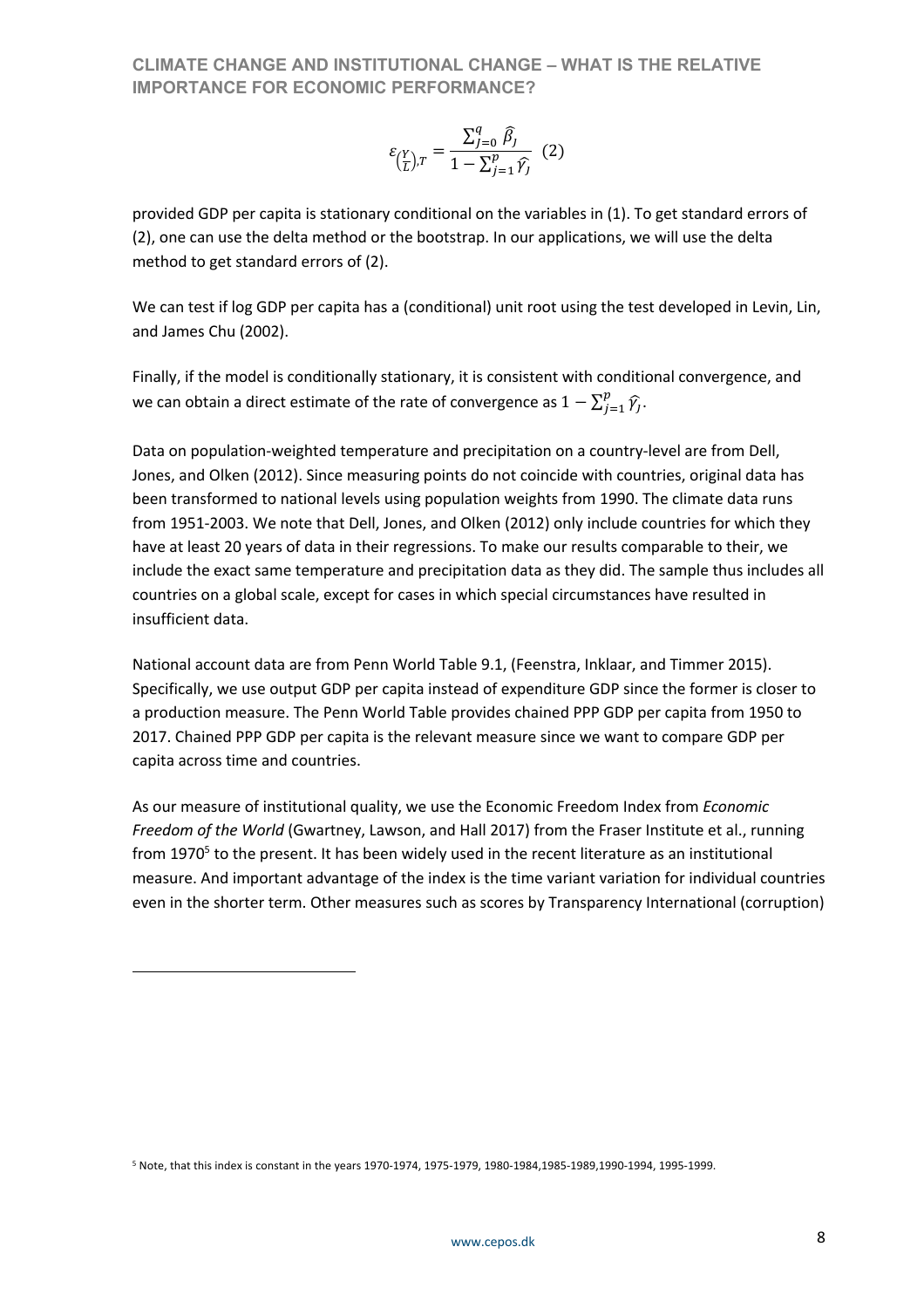and Freedom House (political freedom) change very little in the shorter term<sup>6</sup>. The Economic Freedom Index is an average of five sub-indices for 1) the size of government: expenditures, taxes and enterprises; 2) legal structure and security of property rights 3) access to sound money; 4) freedom to exchange with foreigners; 5) regulation of business, credit and labor. Each sub-index consists of a host of indicators. Hence, the Economic Freedom Index provides an aggregate measure of the extent to which is a country is characterized as a market economy in which trade is voluntary, competition is free, and property rights are protected. A value of zero means that a country has "no economic freedom" and a value of ten means that the country has "full economic freedom".

In our econometric models, we will use data from 1970 to 2003, since 1970 is the first year that we have data on the Economic Freedom Index, and consistent economic relevant temperature data are not available beyond 2003<sup>7</sup>. We note that the panel is unbalanced since we do not have data for all countries in the early part of the sample.

Table 1 summarizes some descriptive statistics for weather variables and institutional quality.

| —    ,             |       |       |                                                  |             |
|--------------------|-------|-------|--------------------------------------------------|-------------|
|                    |       |       |                                                  | Log settler |
|                    |       |       | Temperature Precipitation Economic Freedom Index | mortality   |
| Mean               | 19.38 | 11.85 | 5.71                                             | 4.68        |
| Standard deviation |       |       |                                                  |             |
| - Overall          | 7.14  | 7.38  | 1.36                                             | 1.32        |
| - Between          | 7.13  | 7.09  | 1.08                                             | 1.32        |
| - Within           | 0.53  | 2.13  | 0.80                                             | 0.00        |
|                    |       |       |                                                  |             |

#### **Table 1 - Summary statistics**

<sup>6</sup> In the present study, indicators from both institutions have been tried as a substitute for the EFI; the with-country variation, however, is to small.

<sup>7</sup> Dell, Jones, and Olken (2012) similarly does not include data beyond 2003.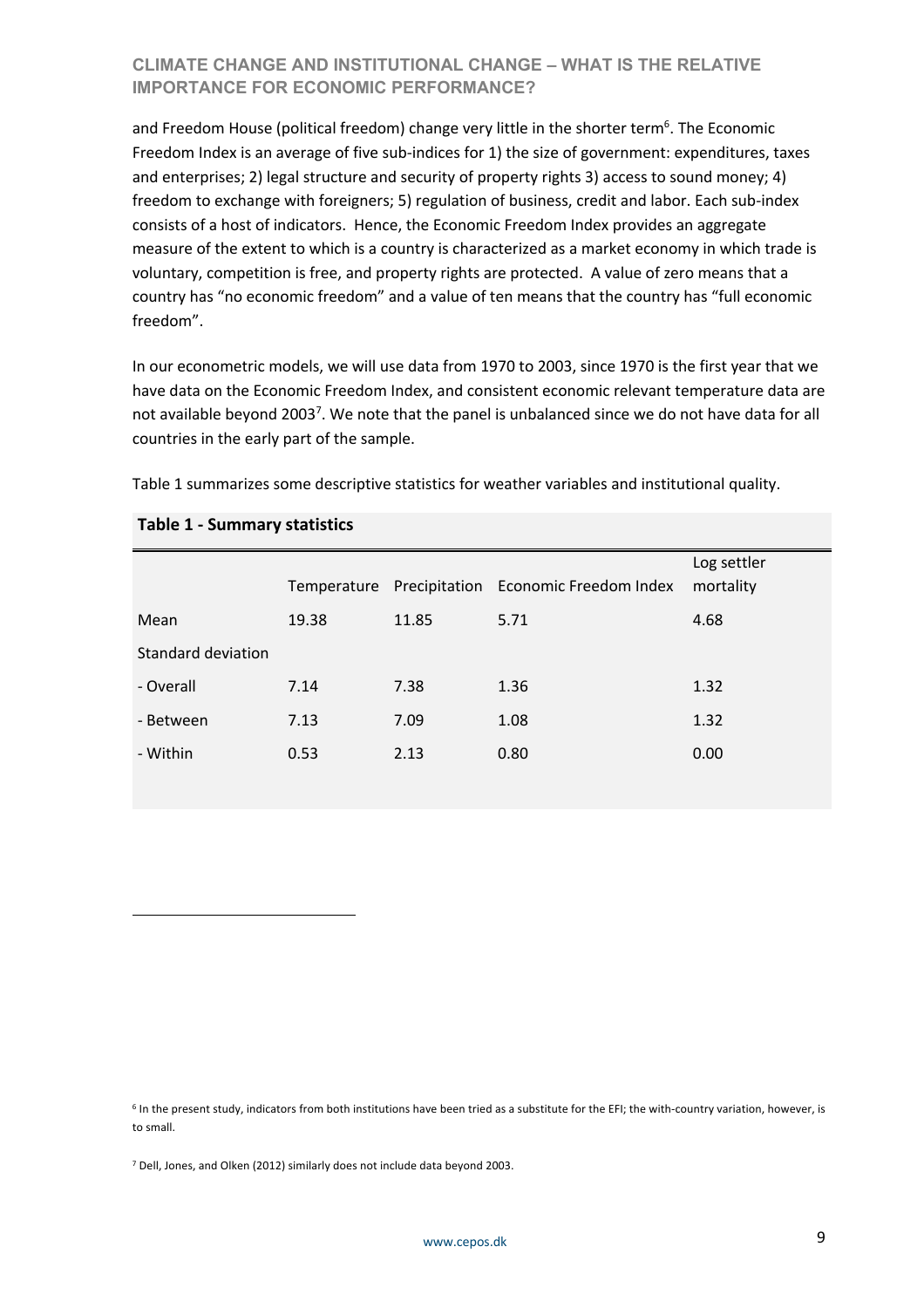We see that for all variables the between-variation is substantial. Comparably, the within-variation is quite low for all the variables; this is especially true for temperature. Finally, log settler mortality is a time-invariant variable with no within-variation.

Figure 1-3 demonstrates the between-countries relationships between the Economic Freedom Index, temperature, precipitation and log GDP per capita. Figure 4 depicts the between-countries relationship for temperature and the Economic Freedom Index.



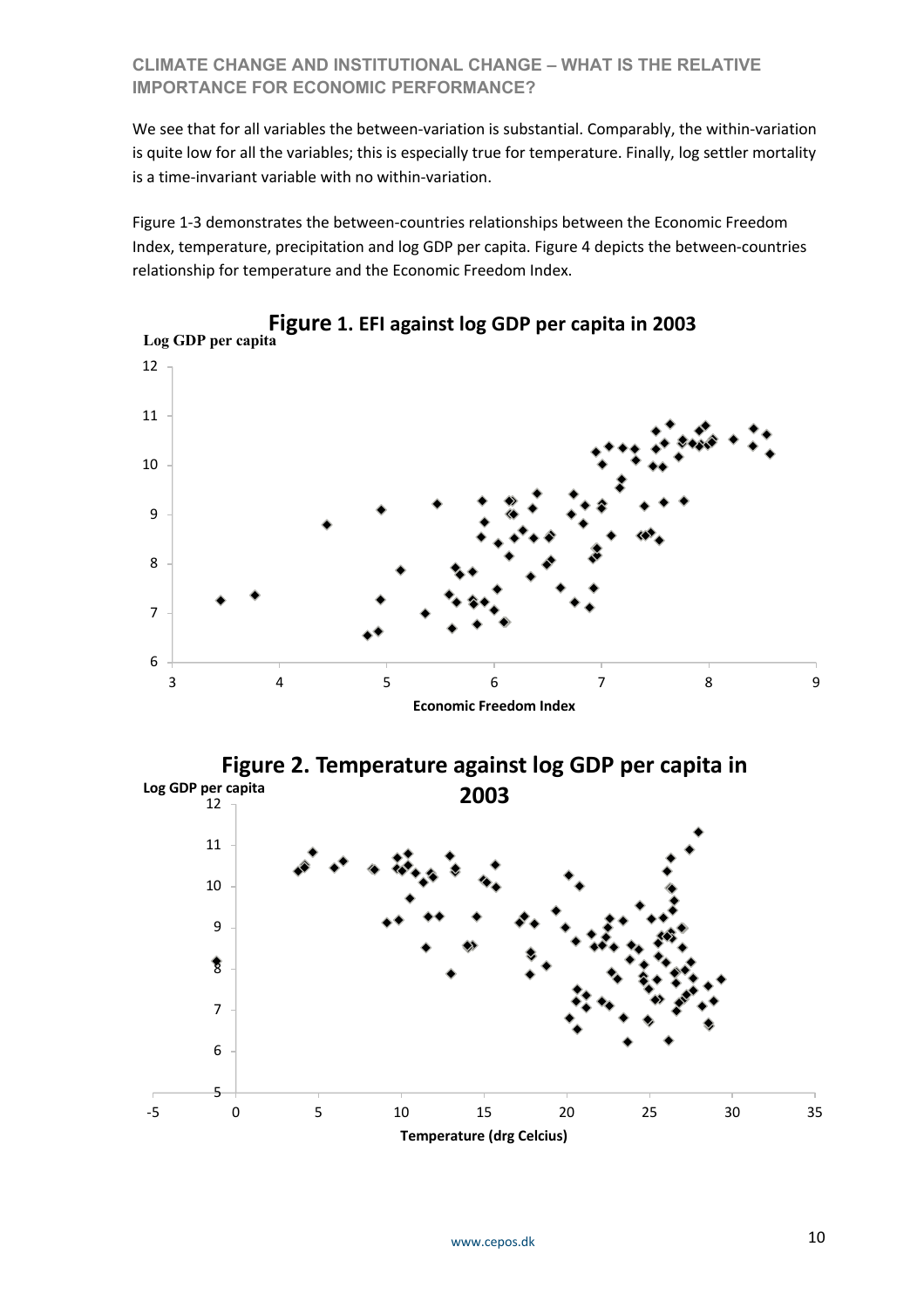

As figure 1 and 2 indicate, there is a negative correlation between temperature and GDP per capita and a positive correlation between GDP per capita and Economic Freedom Index, while a correlation between GDP and precipitation hardly exists (figure 3). Figure 4 indicates a clear tendency for colder countries to have higher quality institutions.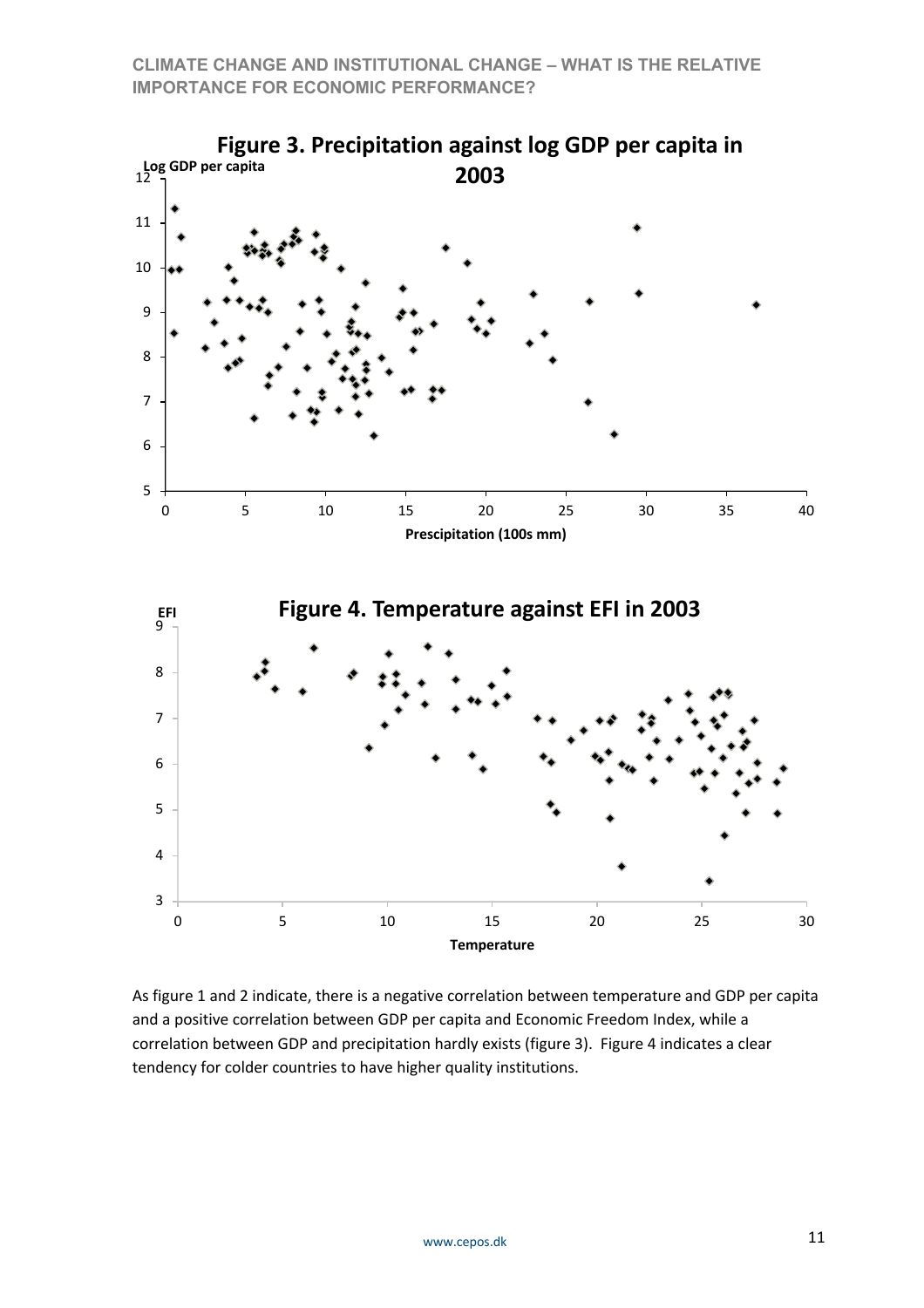# **Does temperature cause institutional quality?**

Dell, Jones, and Olken (2012) chose to exclude institutional explaining variables, arguing (in some detail in Dell, Jones, and Olken 2014) that climate is likely to be a root cause of institutions, in which case it is inappropriate to include both institutional quality and weather/climate variables in the same regression.

Indeed, in some very fundamental sense, Acemoglu, Johnson, and Robinson (2001) and Rodrik, Subramanian, and Trebbi (2004) did not show that climate was not a root cause of institutional quality, since the climate, of course, did play an important role in settler mortality (mainly due to malaria and other tropical diseases). However, even if the climate were a root cause of the institutional framework adopted during colonization, and even if there might be a high degree of path dependency behind present-day institutions, it does not follow that more recent and gradual changes in climate will also lead to similar changes in institutional quality.

Thus, an important question is if current weather fluctuations can be expected to affect institutional quality today. In this section, we test if that is indeed the case.

The basic idea is that if weather variables cause institutional quality, then there necessarily must be a partial correlation to test for empirically. To determine if there is a partial correlation between weather variables and institutional quality, we run a random effect model<sup>8</sup> for the Economic Freedom Index using temperature and precipitation as explanatory variables. We follow Dell, Jones, and Olken (2012) and assume that the marginal effects of temperature can be different for rich and poor countries<sup>9</sup>. In table 2, we report the results.

Model 1 in table 2 does imply a strong negative partial correlation between temperature and the Economic Freedom Index in poor countries, but not in rich countries, and there is no correlation between precipitation and the Economic Freedom Index. However, model 1 does not establish a causal relationship between the Economic Freedom Index and temperature in poor countries, as the model might omit confounding variables, i.e. variables which correlate with both the Economic Freedom Index and temperature. A potential confounding variable is the settler mortality in former

<sup>8</sup> The reason why we use a random effect model for estimation is that in model 3 we include a time invariant variable to the regressions; hence we cannot apply the fixed effect estimator to these models.

<sup>9</sup> The Poor Dummy is provided by Dell et al (2002); They defined a country as being poor if it has PPP GDP per capita which is below median GDP per capita in the first year that country enters the data. The Poor Dummy is missing for Myanmar in the Dell et al (2002) data, but in our regressions, we treat Myanmar as a poor country.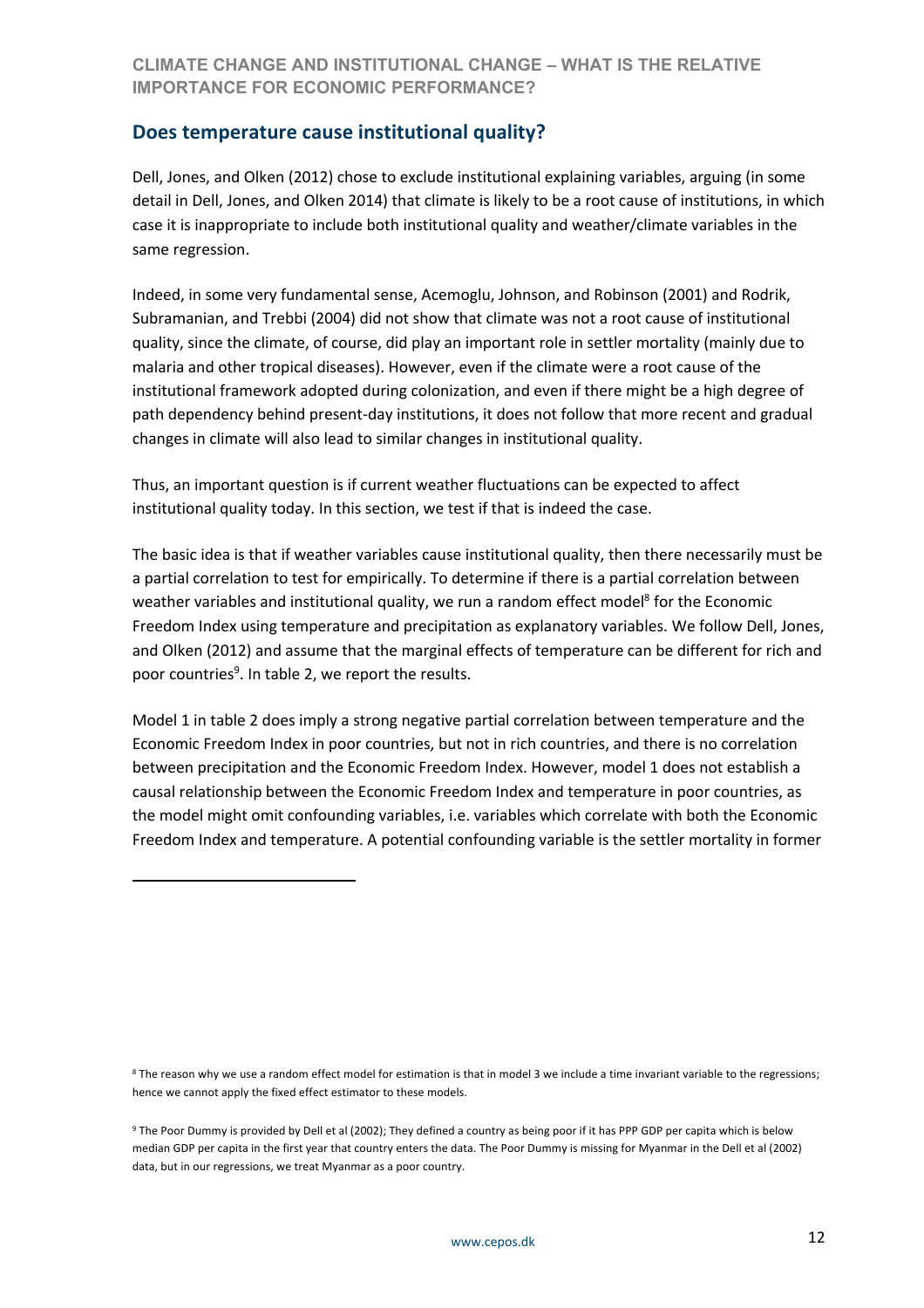colonies, which has been used as an instrument for institutional quality in previous cross-sectional studies, (Acemoglu, Johnson, and Robinson 2001; Rodrik, Subramanian, and Trebbi 2004).

One drawback in augmenting the model with log settler mortality is the necessity to exclude all the countries for which we do not have information concerning log settler mortality<sup>10</sup>. We do, therefore not know if any potential difference is due to a different sample or due to the added explanatory variable. Therefore, as the next step, we re-estimate the model for countries for which we have data for log settler mortality. The results in model 2 are roughly the same as in model 1, and there are considerable adverse effects of temperature in poor countries.

<sup>&</sup>lt;sup>10</sup> This implies that we would exclude all non-former colonies.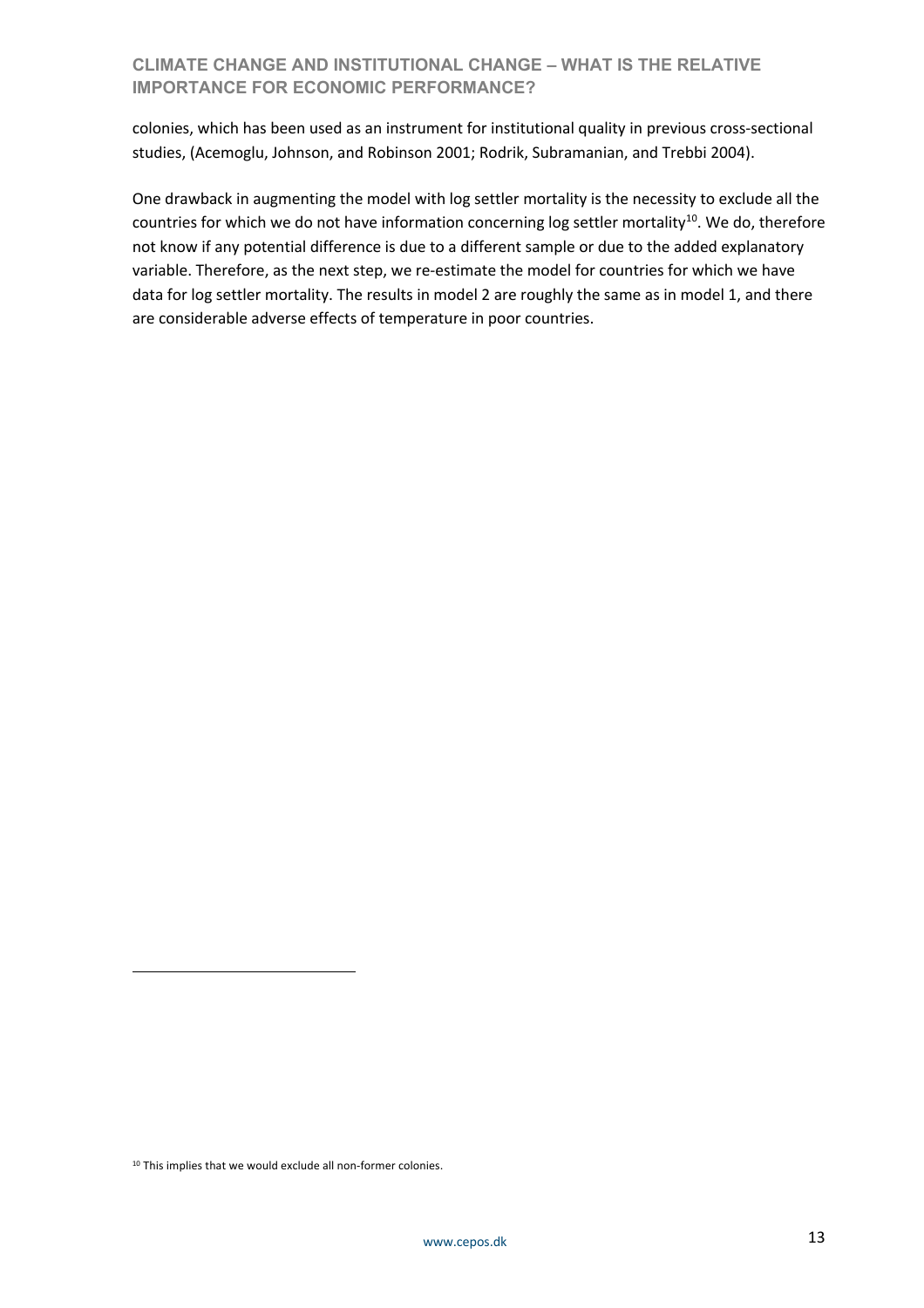| ι <del>σπηροπαται σ</del>                                    |             |             |            |
|--------------------------------------------------------------|-------------|-------------|------------|
| Dependent variable: Economic Freedom Index                   |             |             |            |
| <b>Explanatory variables</b>                                 | Model 1     | Model 2     | Model 3    |
|                                                              |             |             |            |
| Temperature                                                  | $-0.0279*$  | $-0.0348$   | $-0.00786$ |
|                                                              | (0.0154)    | (0.0295)    | (0.0320)   |
|                                                              |             |             |            |
| Temperature x poor dummy                                     | $0.0429***$ | $0.0378***$ | $0.0270**$ |
|                                                              | (0.00826)   | (0.0102)    | (0.0114)   |
| Precipitation                                                | 0.00178     | $-0.00580$  | $-0.00533$ |
|                                                              | (0.00763)   | (0.00949)   | (0.00941)  |
| Log settler mortality                                        |             |             | $-0.307**$ |
|                                                              |             |             | (0.124)    |
| Constant                                                     | 6.396***    | 6.539***    | 7.196***   |
|                                                              | (0.311)     | (0.655)     | (0.585)    |
| Observations                                                 | 2,783       | 1,727       | 1,727      |
| Number of countries                                          | 96          | 60          | 60         |
| Only countries with available settler mortality data         | No          | Yes         | Yes        |
|                                                              |             |             |            |
| R-squared                                                    | 0.355       | 0.300       | 0.374      |
| Year Fixed effects                                           | Yes         | Yes         | Yes        |
|                                                              |             |             |            |
| Effect of warming on institutional quality in poor countries | $0.0708***$ | $0.0726***$ | $-0.0348$  |
|                                                              | (0.0133)    | (0.0271)    | (0.0329)   |
|                                                              |             |             |            |

## **Table 2: Random effect models: The relationship between economic freedom and temperature**

Panel robust standard errors in parentheses

\*\*\* p<0.01, \*\* p<0.05, \* p<0.1

Finally, in model 3, we augment model 2 with log settler mortality. Now, there is no partial correlation between temperature and the Economic Freedom Index in either rich nor poor countries, but there is a large negative partial correlation between log settler mortality and institutional quality.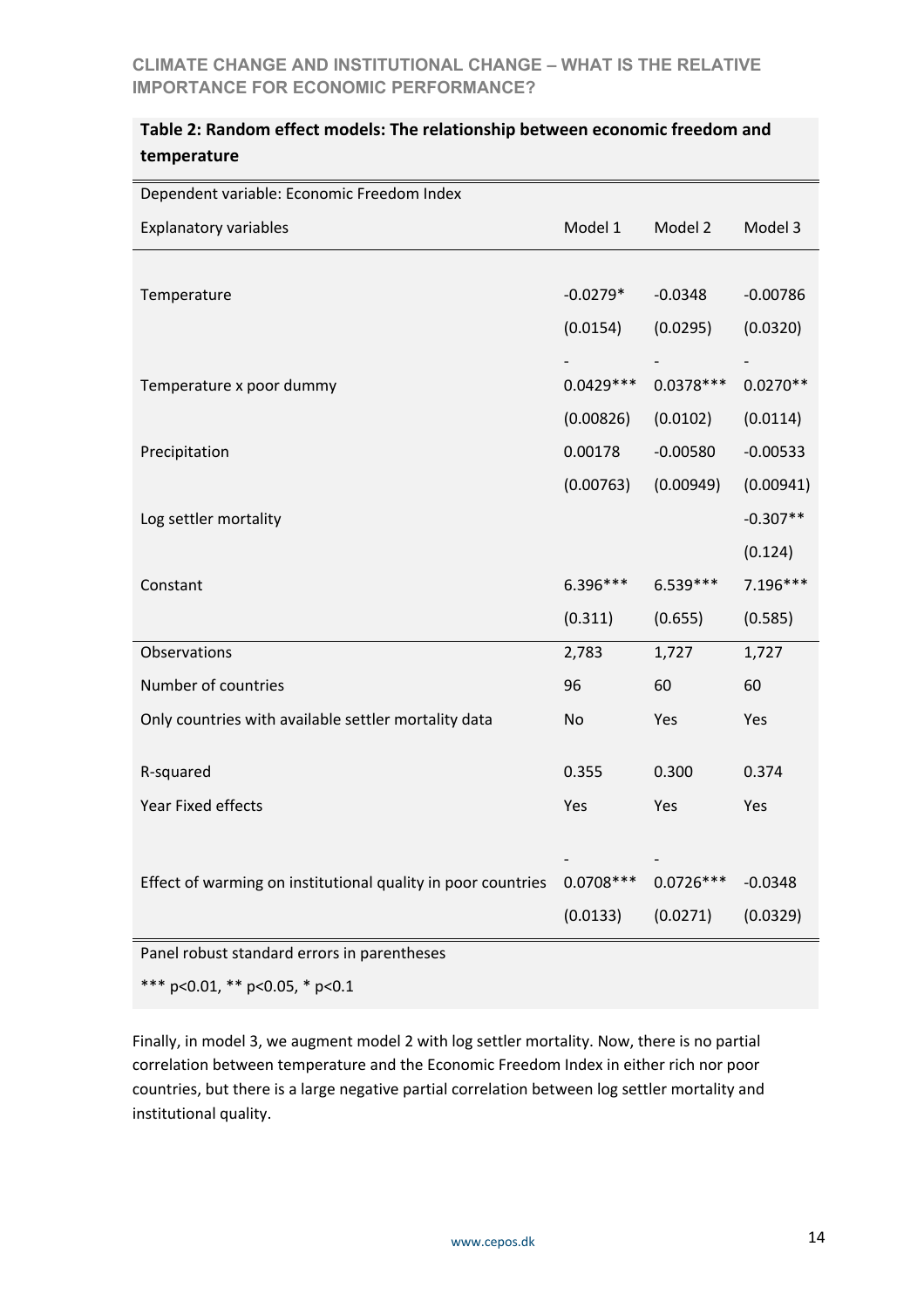It follows that there is no basis for claiming a causal link from current weather to institutional quality, at least for former colonies, and it is, therefore, appropriate to include both weather variables and the Economic Freedom Index in panel regressions. Otherwise, the omitted variable introduces a potentially serious bias.

# **Panel models with homogenous temperature effects on economic activity**

In this section, we consider several panel regressions models, where we use log PPP GDP per capita as our dependent variables and estimate semi-elasticities of PPP GDP per capita relating to the weather variables and the Economic Freedom Index, invariant across all countries and time.

In all the empirical models that we consider, we include both year fixed effects and country fixed effects, i.e. we estimate the effects of with-in variation. The fixed effect-estimator has the property that the Nickell bias converges to zero as T approaches infinity, (Nickell 1981)<sup>11</sup>. In our setting, we have 33 years of data. Hence, Nickel-the bias is negligible. Also, we have not been able to find models where log GDP capita is conditionally stationary if we exclude country fixed effects, in which case we cannot compute the long-run effects of any of the covariates on GDP per capita. Hence, all our models in this section are estimated using the with-in estimator. We stress that the inclusion of a country fixed effect might come at a considerable cost, since most of the variation in temperature and Economic Freedom Index stems from between country variance, as was evident in table 1 and figures 1 and 2. Therefore, we will investigate the robustness of our results in a following section, using a modelling set-up without country fixed effects.

In table 3, we report results from varying the number of lagged dependent variables in equation (1), page 6, and excluding lags of the covariates. The purpose is to find a lag structure, which provides a conditional stationary dependent variable in order to compute the long-run effects on wealth of permanent shocks to the covariates.

<sup>&</sup>lt;sup>11</sup> An alternative to using the fixed effect estimator is to use the Arrelano-Bond estimator (Arellano and Bond 1991). However, Monte-Carlo studies conducted by Hauck Jr and Waczeirg (2004) show that the Arellano-Bond estimator inflates the rates of convergence much more than the fixed estimator. In our models, the Arrelano-Bond estimator produces estimated rates of convergence around 20 per cent per year, which is a much faster estimated rate of convergence than any of the with-in estimators, and hence the with-in estimator is our preferred estimator. The results using the Arrelano-Bond estimator are available upon request.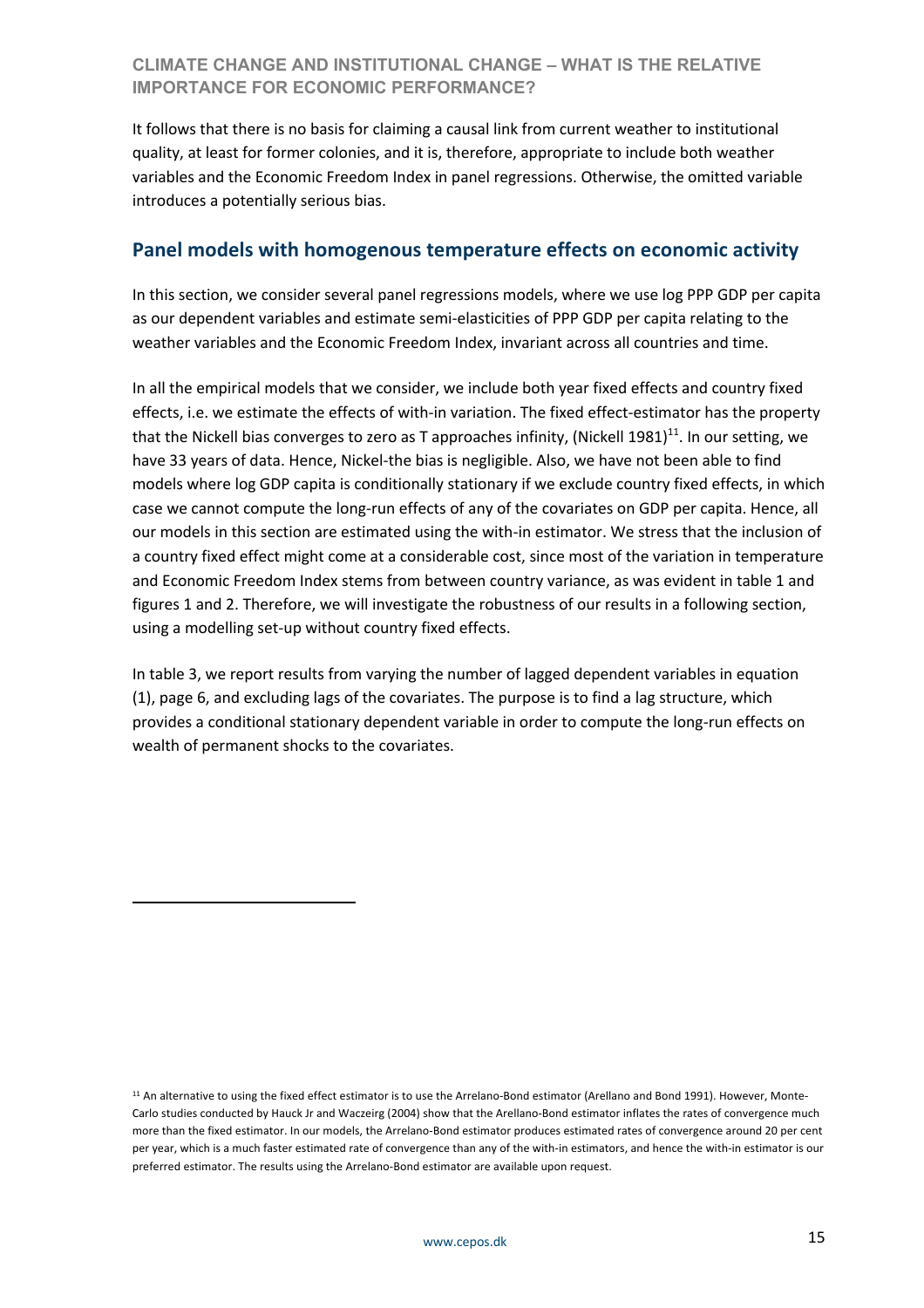| Dependent variable: Log GDP per<br>capita |             |             |             |              |              |
|-------------------------------------------|-------------|-------------|-------------|--------------|--------------|
| <b>Explanatory variables</b>              | Model 4     | Model 5     | Model 6     | Model 7      | Model 8      |
|                                           |             |             |             |              |              |
| First lag of GDP per capita               | $0.937***$  | 1.086***    | $1.077***$  | $1.076***$   | $1.072***$   |
|                                           | (0.0110)    | (0.0396)    | (0.0346)    | (0.0324)     | (0.0321)     |
| Second lag of GDP per capita              |             | $-0.157***$ | $-0.124***$ | $-0.138***$  | $-0.143***$  |
|                                           |             | (0.0340)    | (0.0332)    | (0.0356)     | (0.0373)     |
| Third lag of GDP per capita               |             |             | $-0.0291$   | $0.0663*$    | $0.0700*$    |
|                                           |             |             | (0.0347)    | (0.0355)     | (0.0365)     |
| Fourth lag of GDP per capita              |             |             |             | $-0.0861***$ | $-0.0876***$ |
|                                           |             |             |             | (0.0263)     | (0.0319)     |
| Fifth lag of GDP per capita               |             |             |             |              | 0.00113      |
|                                           |             |             |             |              | (0.0177)     |
| Temperature                               | $-0.00140$  | $-0.00174$  | $-0.00123$  | $-0.00207$   | $-0.00148$   |
|                                           | (0.00277)   | (0.00274)   | (0.00272)   | (0.00283)    | (0.00284)    |
| Precipitation                             | 0.000140    | 0.000131    | 0.000239    | 0.000288     | 0.000390     |
|                                           | (0.000577)  | (0.000564)  | (0.000563)  | (0.000580)   | (0.000565)   |
| Economic Freedom Index                    | $0.0105***$ | $0.0101***$ | 0.00995 *** | $0.00915***$ | 0.00930 ***  |
|                                           | (0.00261)   | (0.00254)   | (0.00261)   | (0.00256)    | (0.00263)    |
| Constant                                  | $0.533***$  | $0.610***$  | $0.643***$  | $0.699***$   | $0.698***$   |
|                                           | (0.101)     | (0.107)     | (0.101)     | (0.100)      | (0.103)      |
| Observations                              | 2,736       | 2,689       | 2,642       | 2,595        | 2,546        |
| Number of countries                       | 96          | 96          | 96          | 96           | 96           |
|                                           |             |             |             |              |              |
| R-squared                                 | 0.9959      | 0.9960      | 0.9959      | 0.9959       | 0.9959       |
| Year fixed effects                        | Yes         | Yes         | Yes         | Yes          | Yes          |
|                                           |             |             |             |              |              |
| Estimated rate of convergence             | $0.0634***$ | $0.0717***$ | $0.0761***$ | $0.0821***$  | $0.087***$   |
|                                           | (0.0110)    | (0.0111)    | (0.0107)    | (0.0103)     | (0.0105)     |
|                                           |             |             |             |              |              |
| Long-run effect of temperature on         | $-0.0221$   | $-0.0243$   | $-0.0161$   | $-0.0252$    | $-0.0169$    |
| GDP per capita                            | (0.0438)    | (0.0379)    | (0.0356)    | (0.0344)     | (0.0325)     |
| Long-run effect of precipitation on       | 0.00221     | 0.00183     | 0.00314     | 0.00351      | 0.00446      |

# **Table 3: Fixed effects models, finding the appropriate lag structure**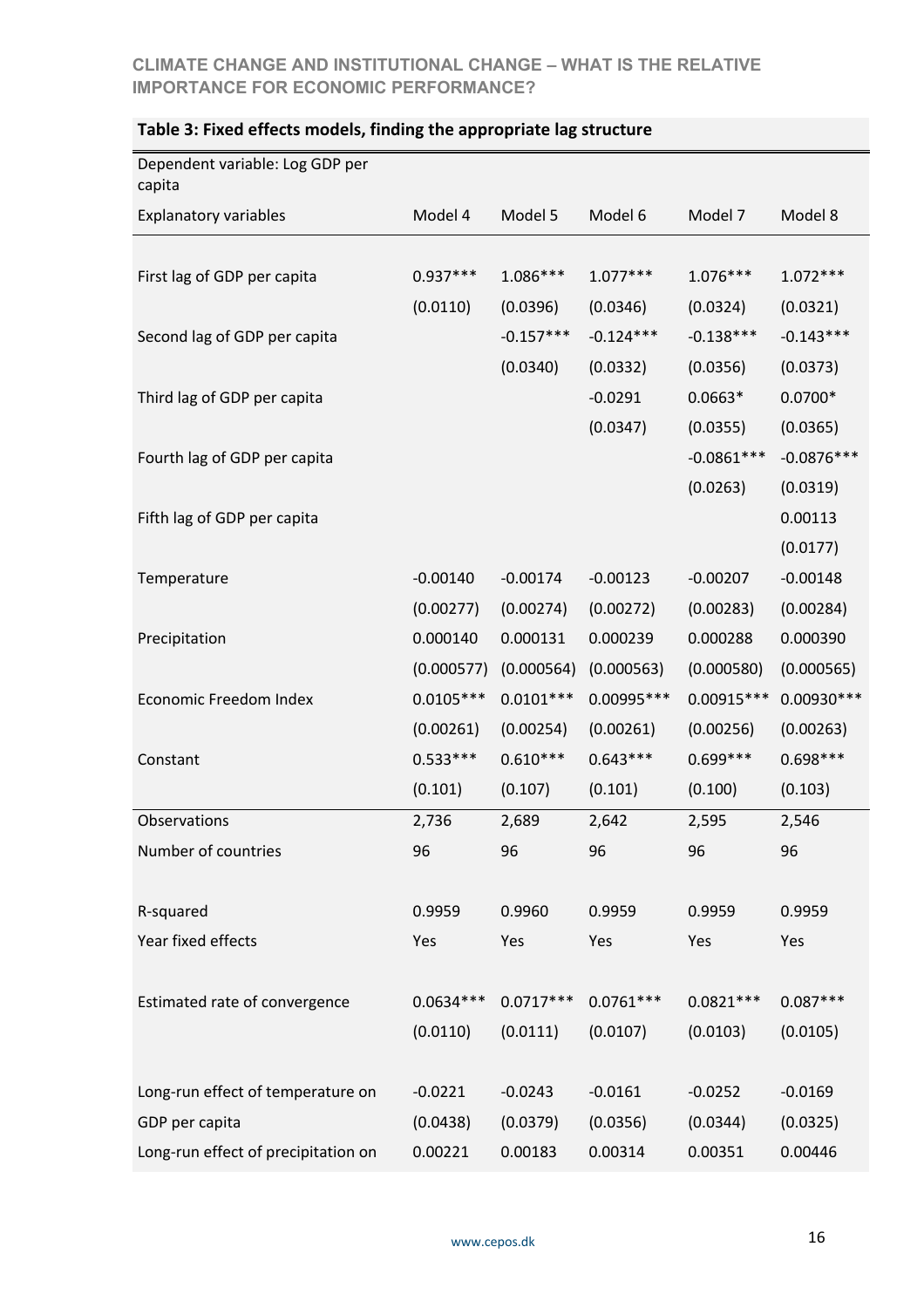| Table 3 - <i>continued</i>                 |            |            |            |            |            |
|--------------------------------------------|------------|------------|------------|------------|------------|
| <b>Explanatory variables</b>               | Model 4    | Model 5    | Model 6    | Model 7    | Model 8    |
| GDP per capita                             | (0.00907)  | (0.00785)  | (0.00740)  | (0.00709)  | (0.00651)  |
| Long-run effect of the Economic<br>Freedom | $0.166***$ | $0.141***$ | $0.131***$ | $0.116***$ | $0.106***$ |
| Index on GDP per capita                    | (0.0422)   | (0.0342)   | (0.0318)   | (0.0285)   | (0.0283)   |
|                                            |            |            |            |            |            |
| Unit root test                             | 0.230      | $-0.0894$  | 0.263      | $-0.856$   | $-1.660$   |
|                                            |            |            |            |            |            |
|                                            | [0.591]    | [0.464]    | [0.604]    | [0.196]    | [0.0485]   |
|                                            |            |            |            |            |            |

Panel robust standard errors in parentheses, p-values in square brackets.

\*\*\* p<0.01, \*\* p<0.05, \* p<0.1

**Table 3 -** *continued*

Table 3 reports that on a 5 per cent significance level, we only reject the null of a unit root for model 8, where we include five lags of the dependent variable; this is a quite notable result, as the fifth lag of the dependent variable is itself insignificant. However, in the time series literature it is sometimes argued that if unit root tests are used as a pretest, for example before considering cointegration, the appropriate significance level is perhaps as high as 20 per cent (Maddala and Kim 1998). If we use a significance level of 20 per cent, log GDP per capita is conditionally stationary in model 7, in which we include four lags of the dependent variables. The long-run marginal effects of all the covariates are roughly the same in model 7 and model 8. Since the main results are roughly the same in both, and the evidence for conditional stationarity is strongest in model 8, the latter will be our point of departure in the analysis in the following sections.

In model 8, the estimated rate of convergence is around 9 per cent per year, which is quite high, considering that the "iron rule" rate of convergence is around 2 per cent per year (Barro 2015). However, this is a consequence of using the country fixed effect estimator (Hauck Jr and Waczeirg 2004), which in turn is needed for log GDP per capita to be conditionally stationary. Hence, we must pay the price of an unreasonably high rate of convergence.

The long-run semi-elasticities are insignificant for the two weather variables, but the semi-elasticity concerning the Economic Freedom Index is roughly 0.106, which is a large value and highly significant. These results indicate that it is institutional quality and not weather variables, which are essential for the long-run wealth of a country. However, model 8 leaves out potential non-linear effects of temperature, which could imply that the marginal effects of temperature are significant in some countries.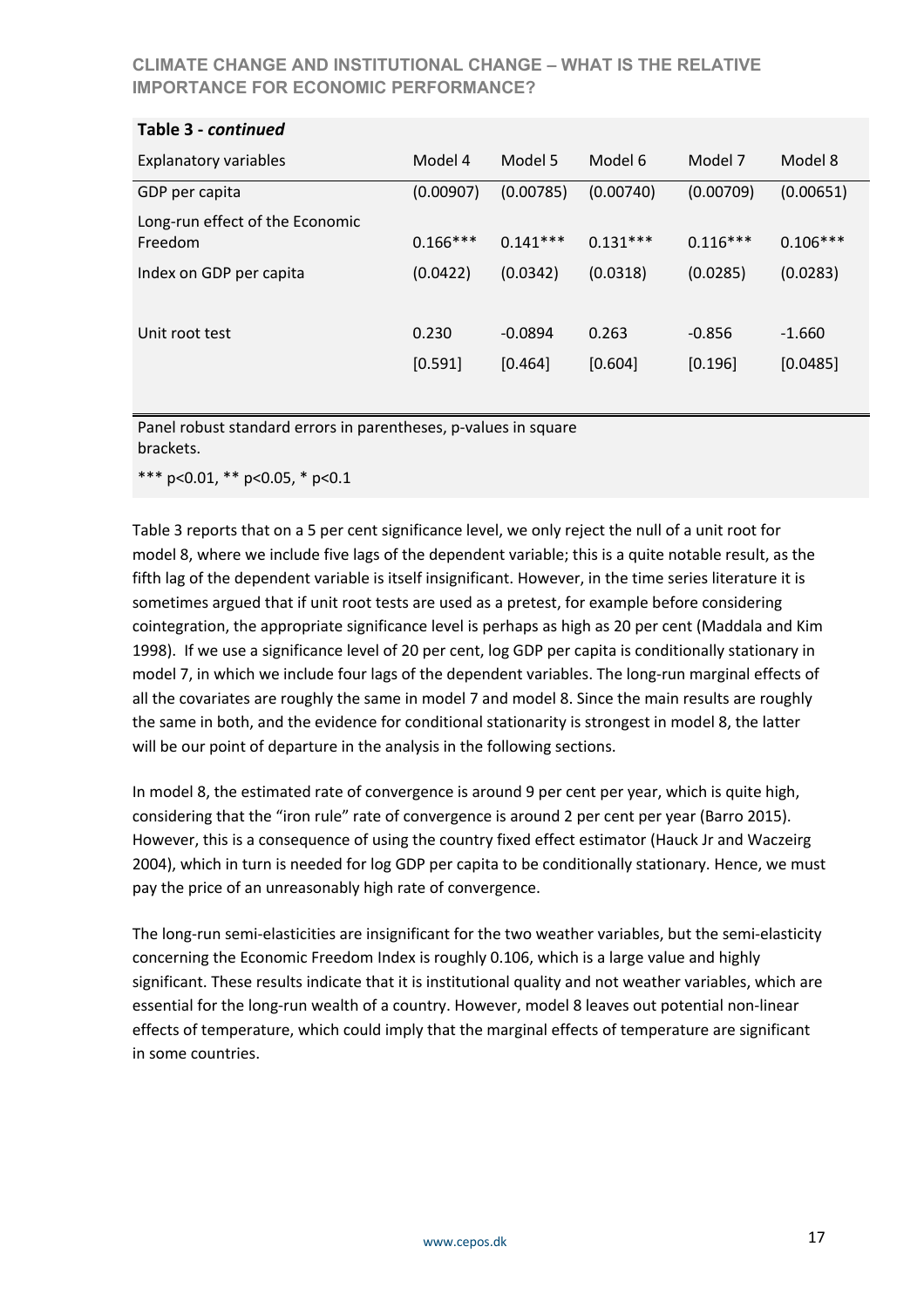| Table 4: Fixed effect models       |              |              |                |
|------------------------------------|--------------|--------------|----------------|
| Dependent variable: log GDP capita |              |              |                |
| Explanatory variables              | Model 9      | Model 10     | Model 11       |
|                                    |              |              |                |
| First lag of log GDP per capita    | $1.069***$   | $1.072***$   | $1.071***$     |
|                                    | (0.0329)     | (0.0322)     | (0.0323)       |
| Second lag of log GDP per capita   | $-0.140***$  | $-0.143***$  | $-0.141***$    |
|                                    | (0.0378)     | (0.0373)     | (0.0373)       |
| Third lag of log GDP per capita    | $0.0687*$    | $0.0701*$    | $0.0677*$      |
|                                    | (0.0367)     | (0.0366)     | (0.0360)       |
| Fourth lag of log GDP per capita   | $-0.0873***$ | $-0.0877***$ | $-0.0862***$   |
|                                    | (0.0319)     | (0.0319)     | (0.0320)       |
| Fifth lag of log GDP per capita    | 0.00136      | 0.00111      | $-0.000985$    |
|                                    | (0.0178)     | (0.0177)     | (0.0175)       |
| Temperature                        | 0.00218      | $-0.000925$  | $0.0126**$     |
|                                    | (0.00348)    | (0.00348)    | (0.00523)      |
| Temperature x Poor Dummy           | $-0.0142**$  |              |                |
|                                    | (0.00622)    |              |                |
| Precipitation                      | 0.000294     | 0.000378     | 0.000241       |
|                                    | (0.000550)   | (0.000554)   | (0.000545)     |
| Economic Freedom Index             | 0.00894 ***  | 0.00929 ***  | $0.00940***$   |
|                                    | (0.00260)    | (0.00262)    | (0.00267)      |
| Temperature x former colony dummy  |              | $-0.00169$   |                |
|                                    |              | (0.00548)    |                |
| Temperature square                 |              |              | $-0.000485***$ |
|                                    |              |              | (0.000161)     |
| Constant                           | $0.780***$   | $0.707***$   | $0.648***$     |
|                                    | (0.111)      | (0.106)      | (0.101)        |
| Observations                       | 2,546        | 2,546        | 2,546          |
| Number of countries                | 96           | 96           | 96             |
|                                    |              |              |                |
| Year fixed effects                 | Yes          | Yes          | Yes            |
|                                    |              |              |                |
| R-squared                          | 0.9895       | 0.9957       | 0.9954         |

# **Table 4: Fixed effect models**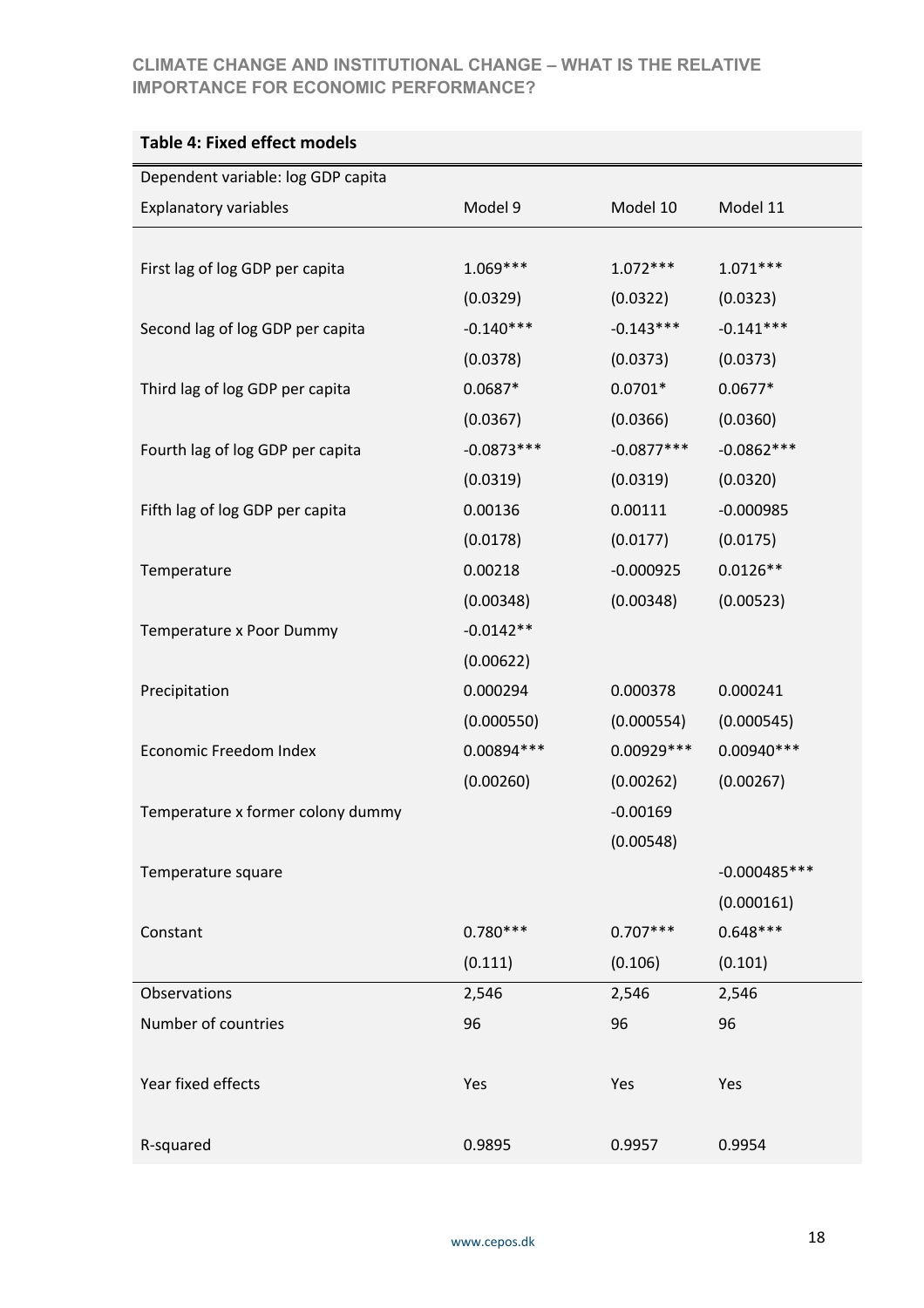| Table 4 - continued                                        |             |             |             |
|------------------------------------------------------------|-------------|-------------|-------------|
| <b>Explanatory variables</b>                               | Model 9     | Model 10    | Model 11    |
| Estimated rate of convergence                              | 0.0884 ***  | $0.0876***$ | $0.0901***$ |
|                                                            | (0.0106)    | (0.0105)    | (0.0111)    |
| Long-run effects of temperature in rich                    |             |             |             |
| countries                                                  | 0.247       |             |             |
|                                                            | (0.0395)    |             |             |
| Long-run effects of temperature in poor                    |             |             |             |
| countries                                                  | $-0.136***$ |             |             |
|                                                            | (0.0581)    |             |             |
| Long-run effects of temperature in non-<br>former colonies |             | $-0.0106$   |             |
|                                                            |             | (0.0387)    |             |
| Long-run effects of temperature in former                  |             |             |             |
| colonies                                                   |             | $-0.0298$   |             |
|                                                            |             | (0.0508)    |             |
| Long-run effects of precipitation                          | 0.00333     | 0.00431     | 0.00267     |
|                                                            | (0.00628)   | (0.00637)   | (0.00607)   |
| Long-run effects of the Economic Freedom                   |             |             |             |
| Index                                                      | $0.101***$  | $0.106***$  | $0.104***$  |
|                                                            | (0.0278)    | (0.0283)    | (0.0274)    |
| Optimal temperature                                        |             |             | 13.025***   |
|                                                            |             |             | (2.856)     |
| Unit root test                                             | $-1.775$    | $-1.582$    | $-1.756$    |
|                                                            | [0.0380]    | [0.0568]    | [0.0395]    |
| Panel robust standard errors in parentheses                |             |             |             |

\*\*\* p<0.01, \*\* p<0.05, \* p<0.1

# **Panel models with heterogeneous temperature effects on economic activity**

Both Burke, Hsiang, and Miguel (2015) and Dell, Jones, and Olken (2012) find the marginal effects of temperature on economic growth to be heterogeneous, which is also the case in IAMs. We

therefore now consider models allowing the marginal effects of temperature on log GDP per capita to differ between countries. We report the results in table 4.

In model 9, we follow Dell, Jones, and Olken (2012) and assume different marginal effects of temperature on log GDP per capita in rich and poor countries. We do this by interacting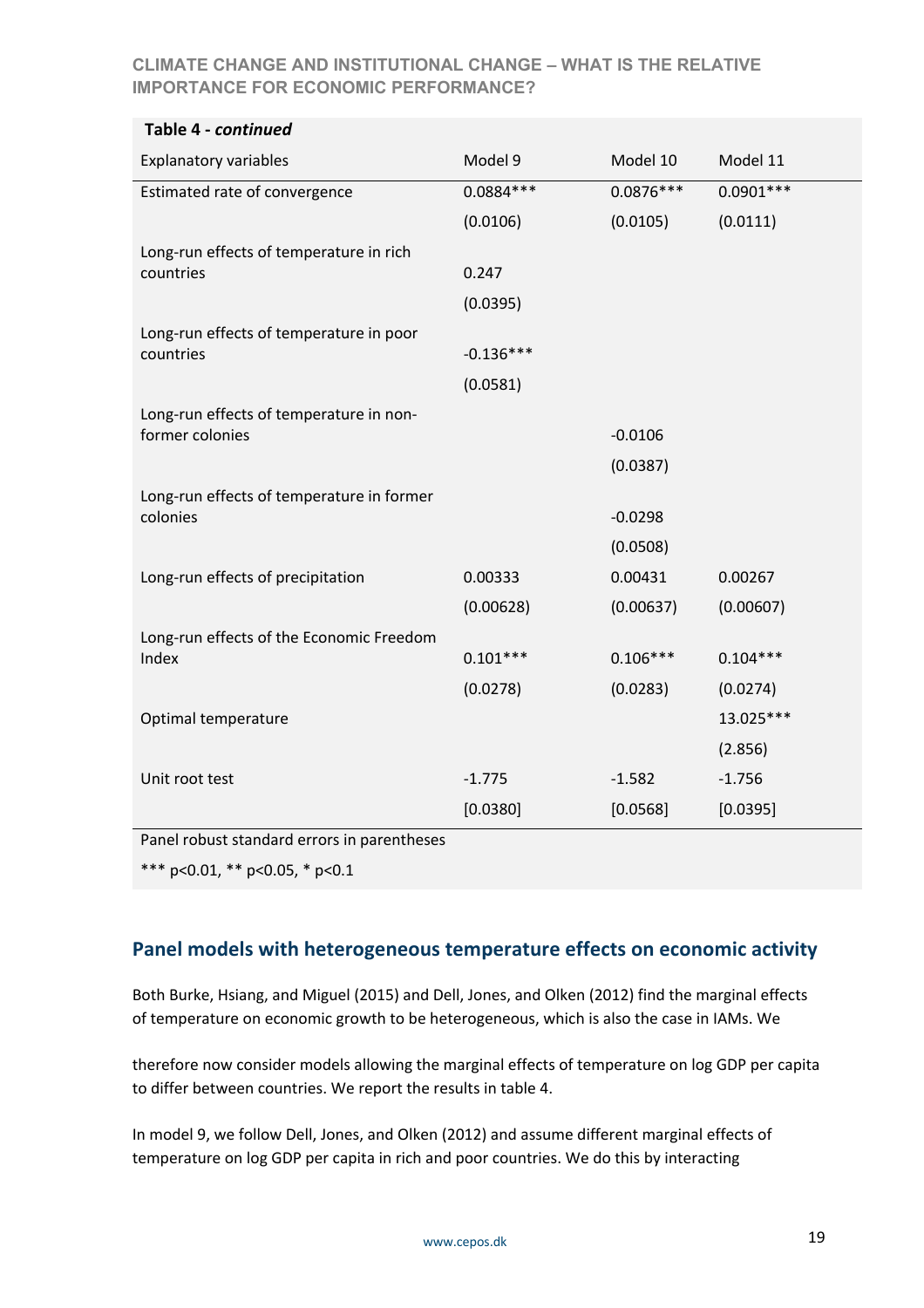temperature with the same Poor Dummy (i.e. countries with less than mean GDP in the first year).  $12$ . The estimated long-run semi-elasticity of the Economic Freedom Index is significant and numerically close to the estimates found in model 8. The long-run semi-elasticity of temperature is numerically large and significant for poor countries, but insignificant for rich countries.

A central concern in model 9 is the Poor Dummy being partially constructed based on the dependent variable, and hence it is not clear to what extent the large adverse marginal effects of warming in poor countries hold per construction<sup>13</sup>. To provide a tentative inspection of this question, we instead interact temperature with a former colony dummy in model  $10^{14}$ . The former colony dummy is not constructed based on log GDP per capita at any point in time, and hence if we find that the marginal effects of temperature do not differ between former colonies and nonformer colonies, we take this as suggestive the numerically large marginal effects of temperature is a constructed result. Model 10 reveals that the marginal effects of temperature do not differ from zero, for both former and non-former colonies, and hence the results from model 9 should be interpreted with caution as they may hold per construction.

Another way to introduce heterogeneity in the marginal effects of temperature is to include temperature squared as in Burke, Hsiang, and Miguel  $(2015)^{15}$ .

Model 11 thus includes temperature squared in our panel regression<sup>16</sup>. Here we find that both the coefficients to temperature and temperature squared are statistically significant, and hence the relation between GDP per capita and the temperature seems to be a quadratic one, affirming the

<sup>12</sup> We have interacted all the covariates with the Poor Dummy, but the interaction terms are all insignificant, expect for temperature. The results are available upon request.

<sup>13</sup> We note that Dell, Jones, and Olken (2012) use the growth rate of GDP per capita as the dependent variable, and hence the Poor Dummy is not constructed based on their dependent variables. Therefore, Dell, Jones, and Olken (2012)'s finding that the economic effects of temperature are significant in poor countries is less likely to hold per construction than in our setting.

 $14$  We have interacted all of covariates with the former colony dummy, but none of the interactions are significant on a 5 per cent significance level.

<sup>15</sup> Burke, Hsiang, and Miguel (2015) also interacted temperature and temperature squared with a Poor Dummy, and they found that the marginal effects of temperature do not differ between rich and poor countries given that the temperature is the same for the two countries. Hence, in model 11 we do not interact any of our variables with a Poor Dummy.

 $16$  We have squared all the covariates, but it is only squared temperature which is significant.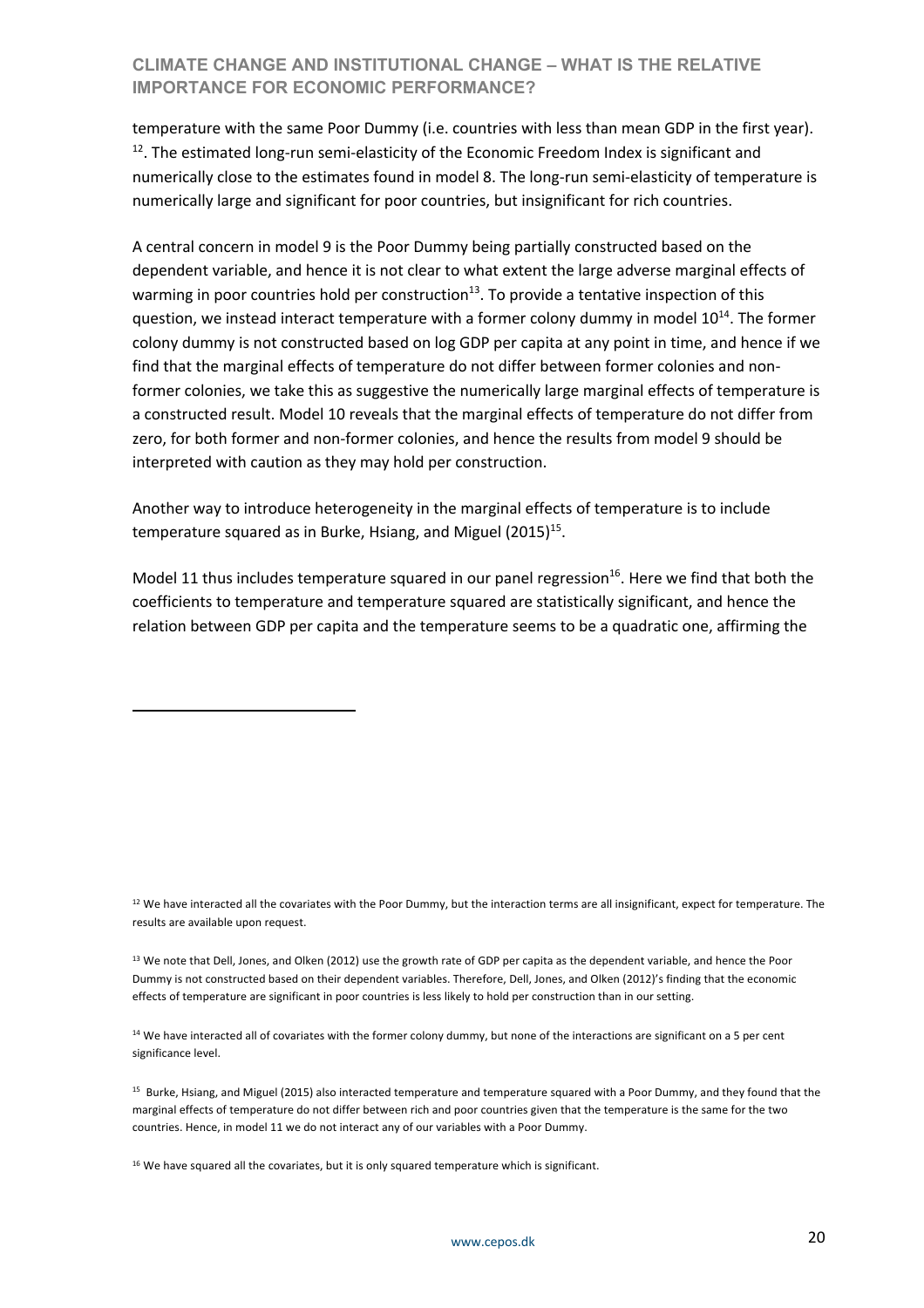structure of damage functions in IAMs. The optimal temperature is around 13 degrees Celsius; this is the same value as in Burke, Hsiang, and Miguel (2015).

Model 11 suggests that both institutional quality and temperature affect the level of GDP per capita. The effect found for GDP corresponds to a semi-elasticity of 0.104, i.e. a one-point increase on the (ten points maximum) Economic Freedom Index will increase GDP per capita by 10.4 per cent in any given country and given point in time.

The effect of warming, on the other hand, depends on the initial temperature level. One degree roughly corresponds to the room left for a further increase in global average temperature, if the post-industrialization temperature rise is to be two degrees Celsius<sup>17</sup>. For global GDP<sup>18</sup>, a uniform one-degree Celsius increase in global temperature would decrease GDP by 3.4 per cent; this is a rather high estimate compared to the literature in general; Nordhaus and Moffat (2017) report an estimated loss of global GDP of just 2 per cent from a two degrees Celsius temperature rise<sup>19</sup>.

Never-the-less, the estimated effect of one-degree Celsius temperature rise is dwarfed by a onepoint decrease in institutional quality, as measured by the Economic Freedom Index. Figure 5 depicts the temperature dependent semi-elasticity<sup>20</sup> for a range of initial temperature levels. It also includes a distribution of global GDP.

<sup>17</sup> The Paris Accord aim is to limit the post-industrialization temperature rise to  $1\frac{1}{2}$  - 2 degrees Celsius.

<sup>19</sup> The reported effect is from a three degrees Celsius temperature rise, compared to pre-Industrial levels.

<sup>20</sup> Note that we plot the" losses" from increasing temperature, so the effects are negative for cold countries (that benefit from increasing temperature) and positive for hot countries.

<sup>&</sup>lt;sup>18</sup> Note, that the estimated semi-elasticities are the semi-elasticities for GDP per capita and not GDP. However, if we assume that the population size is not affected by any of the variable of interest, the semi-elasticity for GDP for some variable is the same as for GDP per capita.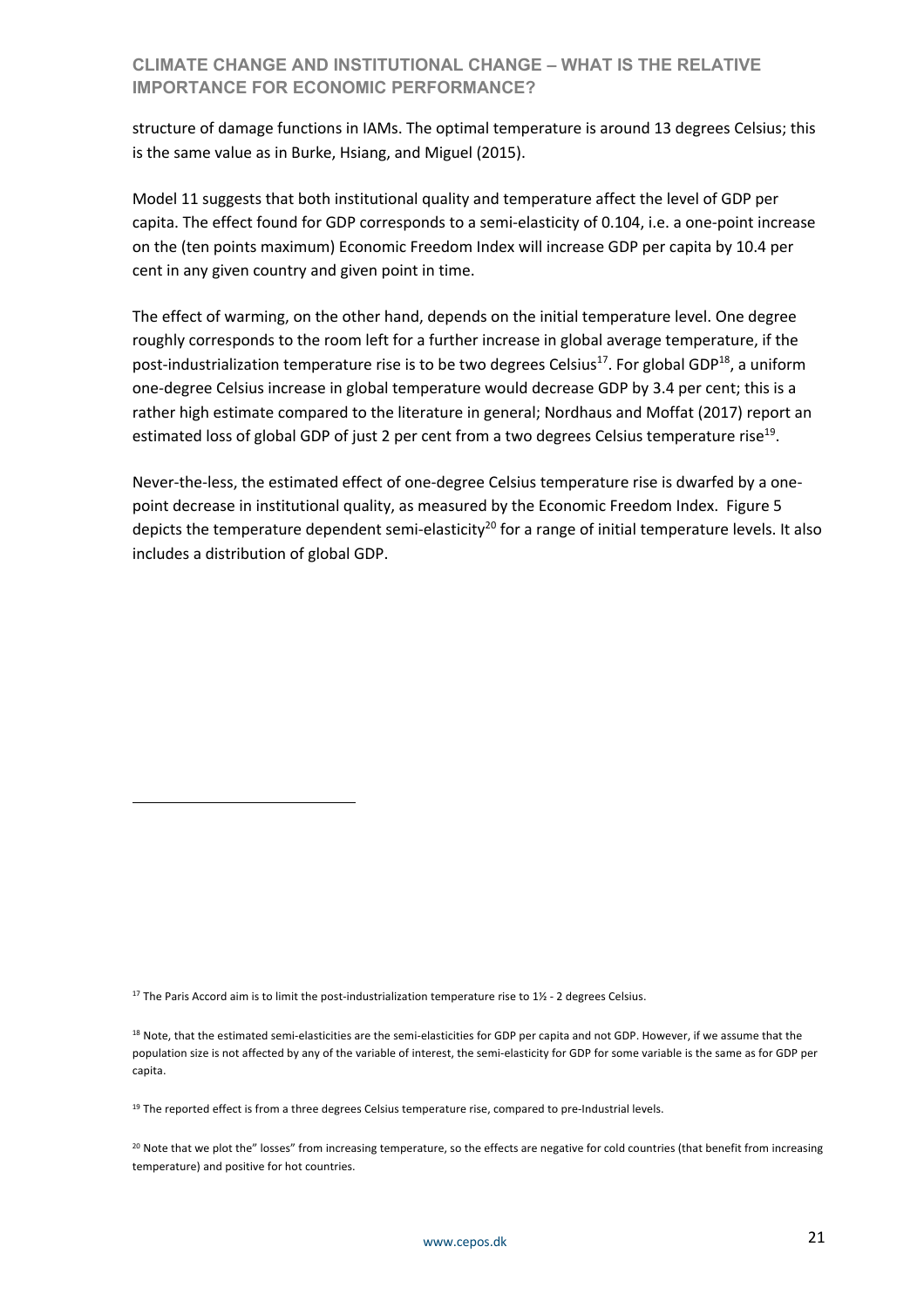

As can be seen from figure 5, a one-point decrease in the Economic Freedom Index would have a greater impact on GDP per capita than a one-degree increase in temperature for around 79 per cent of the World measured by GDP.

Furthermore, as was seen in figure 4, the potential for institutional improvement is higher in warm countries. So even for those countries, institutional reforms could be at least as important as the effect of containing climate change.

# **Robustness checks**

In this section, we provide some robustness checks. This is a special concern, since, as we will show, lack of robustness is an issue with the two previous top down-studies.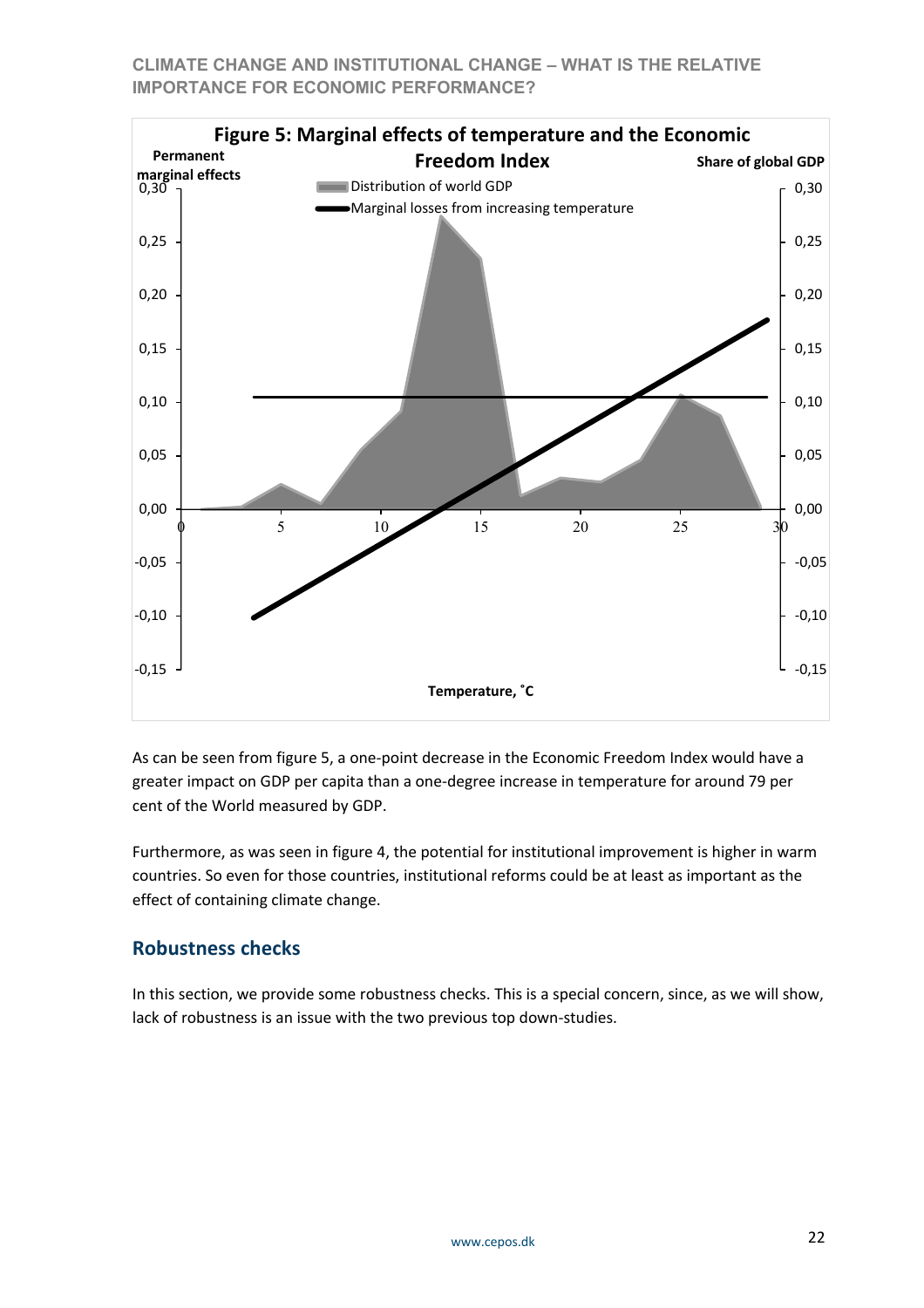We consider two kinds of robustness checks: Robustness checks of our log level models<sup>21</sup> and robustness checks which relate to the economic growth rate models (Burke, Hsiang, and Miguel 2015; Dell, Jones, and Olken 2012). Overall, the log-level models seem more robust than the growth rate models, which provides yet another argument for preferring log level models to growth models.

The point of departure for our robustness checks is model 11, which includes temperature squared in the regressions. The reason why this is our preferred model is that temperature squared is significant and, unlike model 9, the heterogeneous economic effects of temperature have no risk of holding per construction. Table 5 demonstrates robustness checks.

<sup>&</sup>lt;sup>21</sup> We do not use World Bank data for log chained PPP GDP per capita as a robustness check, since our panel will be quite short (the series starts at 1990) and hence the Nickell bias will be substantial. Instead we note that both Burke, Hsiang, and Miguel (2015) and Dell, Jones, and Olken (2012), provide robustness checks which suggest that their results are not sensitive to the choice of national account data from Word Bank or Penn-World table. Also, we do not consider a balanced panel, since we would have to start the panel at around 1990, following the fall of the Berlin Wall and the breakdown of the Soviet Union; hence we would once again have problems with a short panel and a substantial Nickell-bias.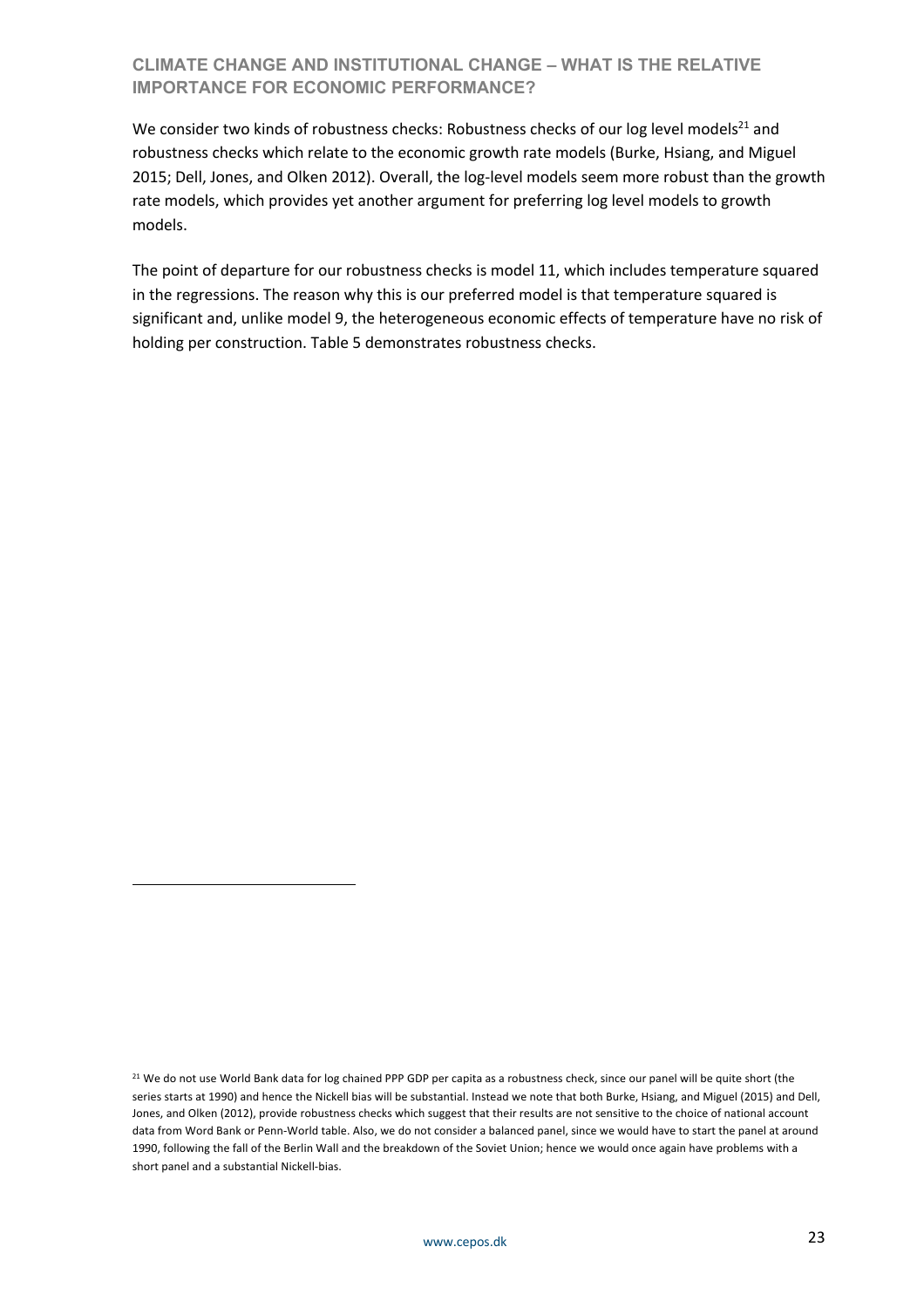| Dependent variable: Log GDP per capita |                       |                       |                       |                       |
|----------------------------------------|-----------------------|-----------------------|-----------------------|-----------------------|
| Explanatory variables                  | Model 12              | Model 13              | Model 14              | Model 15              |
| First lag of log GDP per capita        | $1.081***$            | $1.053***$            | $1.105***$            | $1.071***$            |
|                                        | (0.0303)              | (0.0324)              | (0.0446)              | (0.0325)              |
| Second lag of log GDP per capita       | $-0.153***$           | $-0.136***$           | $-0.223***$           | $-0.141***$           |
|                                        | (0.0377)              | (0.0384)              | (0.0467)              | (0.0376)              |
| Third lag of log GDP per capita        | $0.0597*$             | $0.0790**$            | $0.0881*$             | $0.0683*$             |
|                                        | (0.0358)              | (0.0388)              | (0.0476)              | (0.0362)              |
| Fourth lag of log GDP per capita       | $-0.0777**$           | $-0.0818**$           | $-0.0936**$           | $-0.0863***$          |
|                                        | (0.0311)              | (0.0313)              | (0.0368)              | (0.0321)              |
| Fifth lag of log GDP per capita        | 0.000335              | $-0.0147$             | 0.0121                | $-0.00146$            |
|                                        | (0.0174)              | (0.0159)              | (0.0197)              | (0.0176)              |
| Temperature                            | $0.0156***$           | 0.00461               | $0.0120**$            | $0.0127**$            |
|                                        | (0.00466)             | (0.00583)             | (0.00531)             | (0.00565)             |
| First lag of temperature               | $-0.00698$            |                       |                       |                       |
|                                        | (0.00584)             |                       |                       |                       |
|                                        |                       |                       |                       |                       |
| Temperature squared                    | 0.000579**<br>$\ast$  | $-0.000213$           | 0.000485**<br>$\ast$  | 0.000485**<br>$\ast$  |
|                                        |                       | (0.000185)            |                       |                       |
|                                        | (0.000166)            |                       | (0.000178)            | (0.000167)            |
| First lag of temperature squared       | 0.000223              |                       |                       |                       |
|                                        | (0.000221)            |                       |                       |                       |
| Precipitation                          | 0.000160              | 9.06e-05              | $-4.19e-05$           | 0.000274              |
|                                        |                       | (0.000564)            |                       |                       |
|                                        | (0.000612)            |                       | (0.000598)            | (0.000558)            |
| First lag of precipitation             | $-0.000492$           |                       |                       |                       |
|                                        | (0.000694)            |                       |                       |                       |
| Economic Freedom Index                 | $0.0117*$             | 0.00830**             | 0.00858 ***           | 0.00939 ***           |
|                                        | (0.00652)             | (0.00320)             | (0.00237)             | (0.00279)             |
| First lag of the Economic Freedom      |                       |                       |                       |                       |
|                                        |                       |                       |                       |                       |
| Index                                  | $-0.00335$            |                       |                       |                       |
|                                        | (0.00696)             |                       |                       |                       |
| Constant                               | $0.688***$<br>(0.107) | $0.812***$<br>(0.115) | $0.866***$<br>(0.168) | $0.640***$<br>(0.103) |

#### **Table 5: Fixed effects models, robustness checks**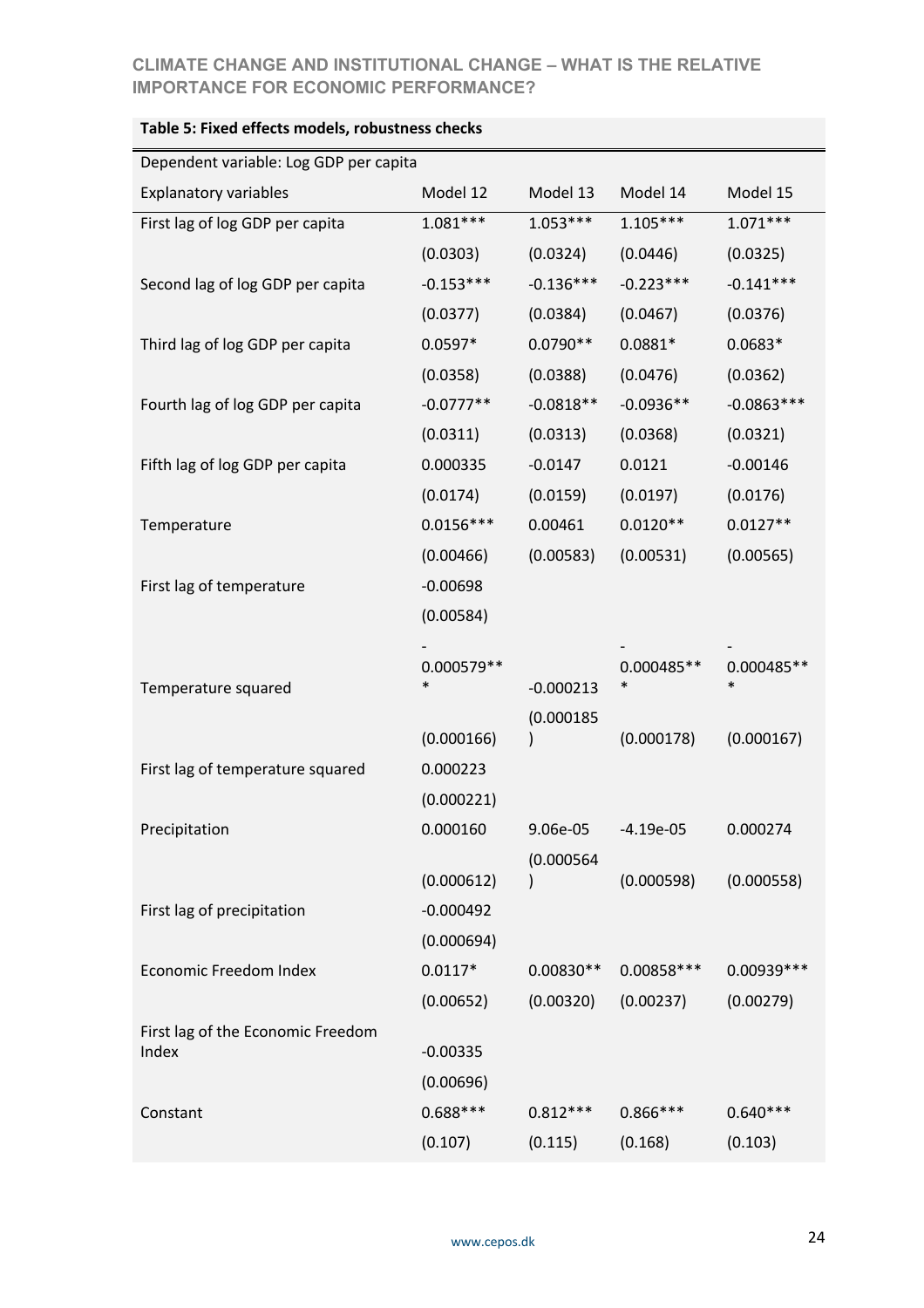| Model 12    | Model 13    | Model 14    | Model 15   |
|-------------|-------------|-------------|------------|
| 2,499       | 2,546       | 1,961       | 2,430      |
| 95          | 96          | 72          | 92         |
| Yes         | No          | Yes         | Yes        |
| No          | Yes         | No          | No         |
| 0.9956      | 0.9921      | 0.9952      | 0.9951     |
| 0.0898 ***  | $0.1001***$ | $0.111***$  | 0.0900 *** |
| (0.0111)    | (0.0120)    | (0.0182)    | (0.0111)   |
| $-0.00370$  | 0.000902    | $-0.00378$  | 0.00304    |
| (0.00783)   | (0.00561)   | (0.00540)   | (0.00623)  |
|             |             |             |            |
| $0.0931***$ | $0.0826***$ | $0.0774***$ | $0.104***$ |
| (0.0299)    | (0.0292)    | (0.0192)    | (0.0285)   |
| 12.157**    | 10.852      | 12.374 ***  | 13.131***  |
| (5.596)     | (8.966)     | (3.158)     | (3.0974)   |
| $-0.785$    | $-0.918$    | $-3.326$    | $-1.814$   |
| [0.216]     | [0.179]     | [0.000553]  | [0.0349]   |
|             |             |             |            |

Panel robust standard errors in parentheses, p-values in squared parentheses

\*\*\* p<0.01, \*\* p<0.05, \* p<0.1

Model 12 is like model 11, but we add one lagged value of all the covariates (see equation (1)). We find no evidence supporting conditional stationarity of log GDP per capita; this emphasizes that conditional stationarity of the dependent variable is sensitive to the lag structure of the empirical model. As model 11 is more parsimonious than model 12 and is it is consistent with conditional stationarity of the log GDP per capita, model 11 is preferred to model 12.

In model 13, we use the same type of deterministics as Dell, Jones, and Olken (2012), i.e. we include country fixed effects and interact the year fixed effects with region dummies. Here we do not find evidence supporting conditional stationarity of log GDP per capita. This stresses the importance of the deterministic part of panel models with temperature as an explanatory variable. A more parsimonious model, like model 11 in this paper, is consistent with conditional stationarity of log GDP per capita and hence it preferred to the more complicated models presented in Dell, Jones, and Olken (2012).

In model 14, we drop the countries from South Sahara, which are usually both hot and poor. The results are roughly the same as in model 11, although the long-run effects of the Economic Freedom Index are somewhat lower than in our preferred model.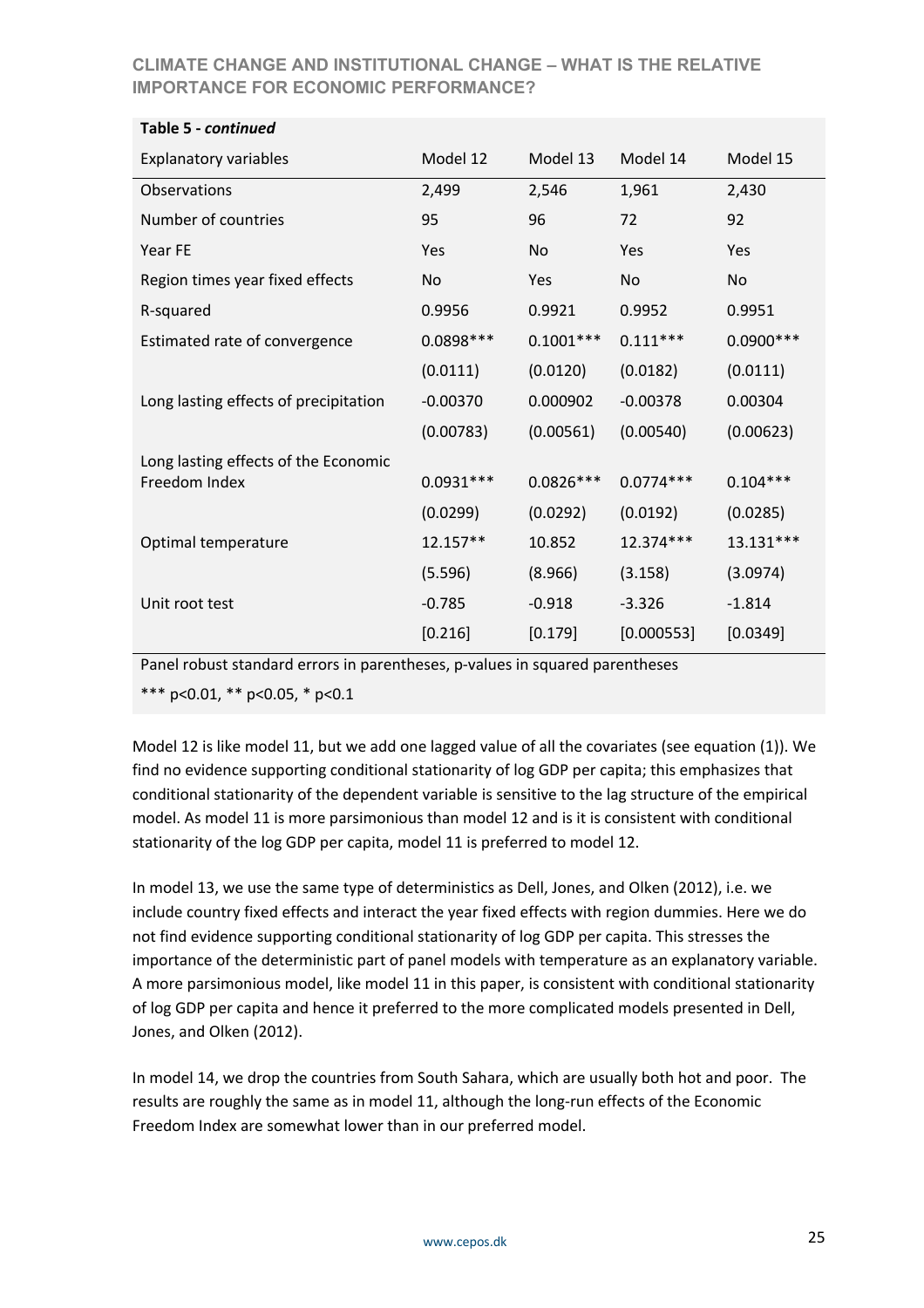Finally, in model 15, we drop Neo-Europe (USA, Canada, Australia, and New Zealand) from our sample. Again, the results are in line with those from model 11.

Overall, the main conclusions from the log level models, i.e. long-run semi-elasticity of the economic freedom index is 10.4 per cent, and the optimal temperature is around 12-13 degrees Celsius.

As already mentioned, conditional stationarity requires the inclusion of country fixed in models using GDP levels as the dependent variable. Hence, the estimators are driven by the with-in country variance of independent variables, leaving out the considerable between country variation. To exclude country fixed effects, we have re-estimated the models, using GDP per capita growth rates instead, as in Burke, Hsiang, and Miguel (2015) and Dell, Jones, and Olken (2012). Using growth rates is, however, less plausible since the fitted values of the growth rate might be trending. Furthermore, shocks to temperatures or institutional quality could lead to substantial and increasing divergences in GDP per capita levels over time. Therefore, the re-estimation serves mainly as a robustness check.

In table 6 we consider re-estimates the models in Burke, Hsiang, and Miguel (2015) and Dell, Jones, and Olken (2012), but we include only year fixed effects in the estimation. The reason why we do not include country fixed effects in the estimation is the quite low with-in variation for temperature.

| Dependent variable: Yearly GDP per capita growth |             |             |          |                   |
|--------------------------------------------------|-------------|-------------|----------|-------------------|
| <b>Explanatory variables</b>                     | Model 16    | Model 17    |          | Model 18 Model 19 |
|                                                  |             |             |          |                   |
| Temperature (1)                                  | 0.100       | 0.357       | 0.00188  | 0.0891            |
|                                                  | (0.199)     | (0.232)     | (0.0691) | (0.0995)          |
| Temperature x Poor Dummy (2)                     | $-1.157***$ | $-1.828***$ |          |                   |
|                                                  | (0.403)     | (0.592)     |          |                   |
| First lag of temperature (3)                     | $-0.190$    | $-0.375$    |          |                   |
|                                                  | (0.202)     | (0.231)     |          |                   |
| First lag of temperature x Poor Dummy (4)        | $1.138***$  | $1.823***$  |          |                   |
|                                                  | (0.404)     | (0.591)     |          |                   |
| Precipitation (5)                                | $-0.00690$  | 0.00679     | 0.0161   | $-0.00707$        |
|                                                  | (0.0361)    | (0.0530)    | (0.0193) | (0.0277)          |
| First lag of precipitation (6)                   | 0.0197      | $-0.0226$   |          |                   |
|                                                  | (0.0373)    | (0.0538)    |          |                   |
|                                                  |             |             |          |                   |

#### **Table 6: Random effect models: growth regressions**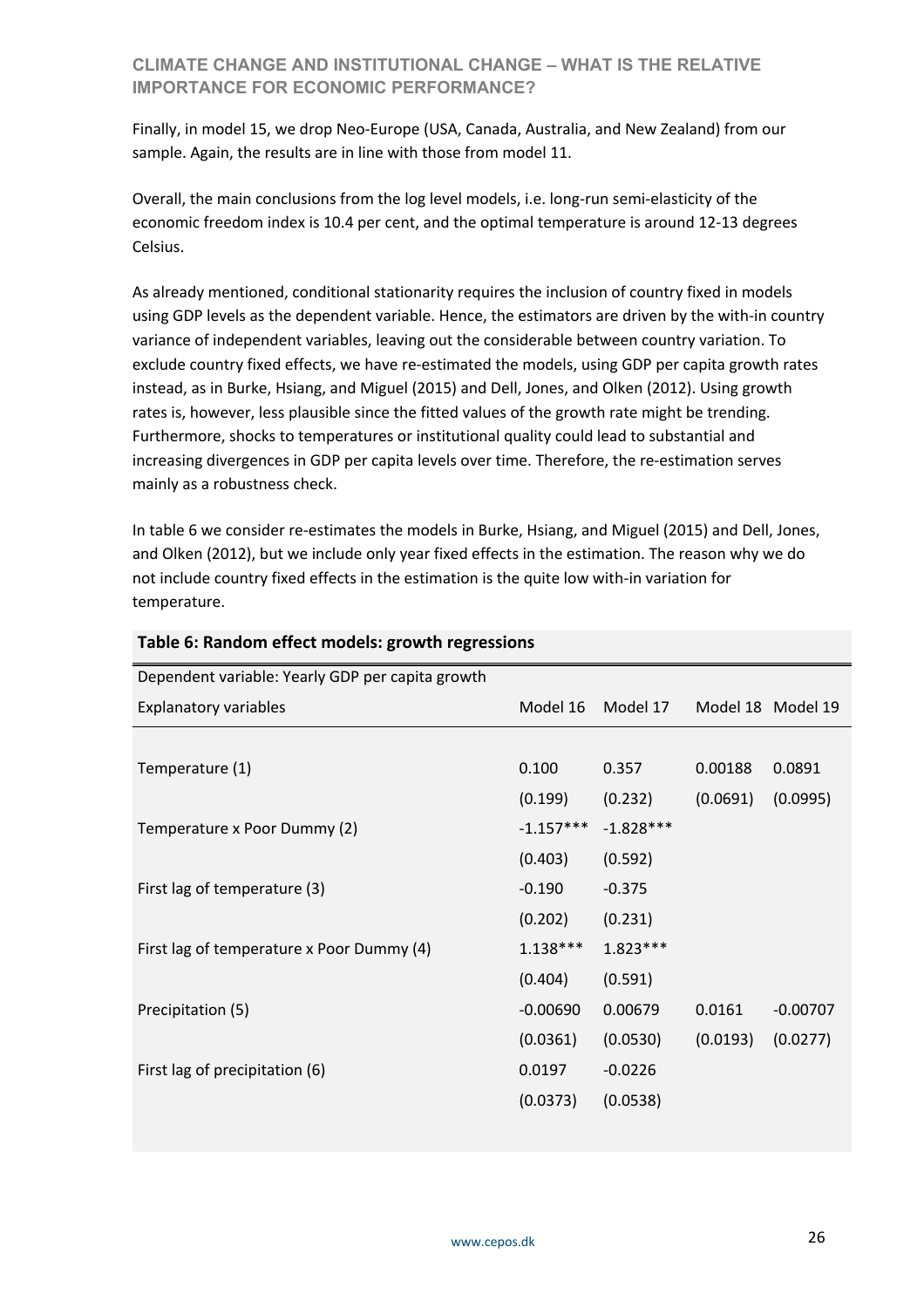| Table 6 - continued                                       |             |                       |            |                   |
|-----------------------------------------------------------|-------------|-----------------------|------------|-------------------|
| <b>Explanatory variables</b>                              | Model 16    | Model 17              |            | Model 18 Model 19 |
| Economic Freedom Index (7)                                |             | 1.589**               |            | $0.438***$        |
|                                                           |             | (0.680)               |            | (0.143)           |
| First lag of the Economic Freedom Index (8)               |             | $-1.232*$             |            |                   |
|                                                           |             | (0.715)               |            |                   |
| Temperature squared (9)                                   |             |                       | $-0.00339$ | $-0.00325$        |
|                                                           |             |                       | (0.00211)  | (0.00314)         |
| Constant                                                  | $6.082***$  | $2.423*$              | $5.440***$ | 1.478             |
|                                                           | (1.032)     | (1.338)               | (1.110)    | (1.454)           |
| Observations                                              | 5,575       | 2,687                 | 5,575      | 2,783             |
| Number of countries                                       | 120         | 95                    | 120        | 96                |
|                                                           |             |                       |            |                   |
| Year FE                                                   | Yes         | Yes                   | Yes        | Yes               |
|                                                           |             |                       |            |                   |
| R-squared                                                 | 0.0509      | 0.0596                | 0.0492     | 0.0533            |
|                                                           |             |                       |            |                   |
|                                                           |             |                       |            |                   |
| (Same year) Level effect of warming                       | $-1.057***$ | $-1.471**$            |            |                   |
| in poor countries $((1)+(2))$                             | (0.355)     | (0.577)               |            |                   |
|                                                           | 0.0893 ***  |                       |            |                   |
| Growth effect of warming<br>in rich countries $((1)+(3))$ | (0.0243)    | $-0.0178$             |            |                   |
|                                                           | $-0.109***$ | (0.0317)<br>$-0.0233$ |            |                   |
| Growth effect of warming                                  | (0.0183)    |                       |            |                   |
| in poor countries $((1)+(2)+(3)+(4))$                     |             | (0.0311)              |            |                   |
| Growth effect of precipitation ((5)+(6))                  | 0.0128      | $-0.0158$             |            |                   |
|                                                           | (0.0213)    | (0.0277)              |            |                   |
| Growth effect of the Economic Freedom Index               |             | $0.356**$             |            |                   |
|                                                           |             | (0.168)               |            |                   |
| Optimal temperature                                       |             |                       | 0.277      | 13.703 ***        |
|                                                           |             |                       | (10.019)   | (4.674)           |
| Panel robust standard errors in parentheses               |             |                       |            |                   |
| $((7)+(8))$                                               |             |                       |            |                   |

\*\*\* p<0.01, \*\* p<0.05, \* p<0.1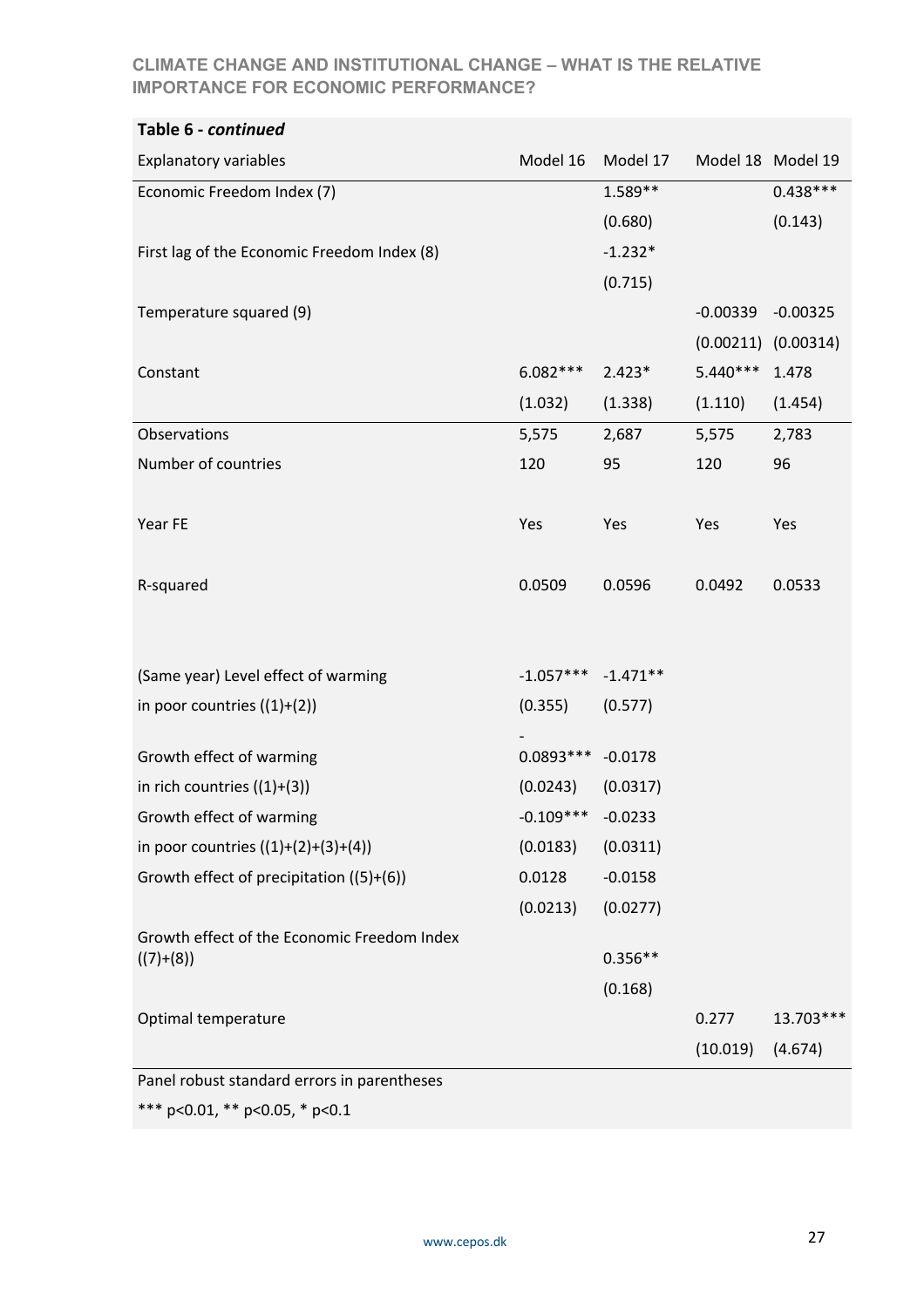Model 16 corresponds to model 3 in Dell, Jones, and Olken (2012), but we handle the deterministics differently. In our specification, we find persistent adverse growth effects of warming in both rich and poor countries; this is a stronger result than in Dell, Jones, and Olken (2012), who only found negative persistent growth effect of warming in poor countries. Hence, the results from Dell, Jones, and Olken (2012) are sensitive to the deterministic part of the model, which is unfortunate since it is not possible to test if the growth rate is conditionally stationary. These considerations provide a strong argument for using log GDP per capita as the dependent variable and test if it is conditionally stationary.

In model 17, we augment model 16 with the Economic Freedom Index. Now we no longer find persistent growth effects of temperature, but we do find a level effect of warming in poor countries. Hence, (Dell, Jones, and Olken 2012)'s finding that temperature shocks have persistent growth effects in poor countries seems to be spurious.

Model 18 corresponds to the model in Burke, Hsiang, and Miguel (2015). In our specification, we find no support of a quadratic relationship between economic growth and temperature. Also, the "optimal temperature" is only around zero degrees Celsius and highly insignificant.

In model 19, we augment model 18 with the Economic Freedom Index. Again, we find no support of a quadratic relationship between economic growth and temperature. Hence, none of the growth regressions is consistent with a quadratic relationship between temperature and GDP per capita growth and the results presented in Burke, Hsiang, and Miguel (2015) are due to the specific way they handle the deterministic part of the model.

In conclusion, institutional quality displays considerable robustness in its correlation with GDP growth rates, just as was the case with GDP levels. The correlation between temperature and growth rates, however, does not appear robust, even if still quadratic. If we correct for institutional quality, the correlation is statistically insignificant.

# **Can the relationship between institutions and wealth be given a causal interpretation?**

In this section, we follow Acemoglu, Johnson, and Robinson (2001) and Rodrik, Subramanian, and Trebbi (2004) and use log settler mortality as an instrument for institutional quality to bypass the problems with reversed causality, hence giving the economic effects of the Economic Freedom Index a causal interpretation. We note that we cannot include country fixed effects in this model since log settler mortality is a time-invariant variable. We only report results from growth rate regressions. The reason why we do not apply log level models, even though these are our preferred models as discussed earlier, is that in the first stage regression of the Economic Freedom Index, we would have to include lags of log GDP per capita. The problem with including lags of log GDP per capita in the first stage regression is that log GDP per capita has a clear trend, which could generate a trend in the fitted values of the Economic Freedom Index. This would be problematic since the index, unlike GDP, is not open-ended. Therefore, we only focus on the growth regressions in the following.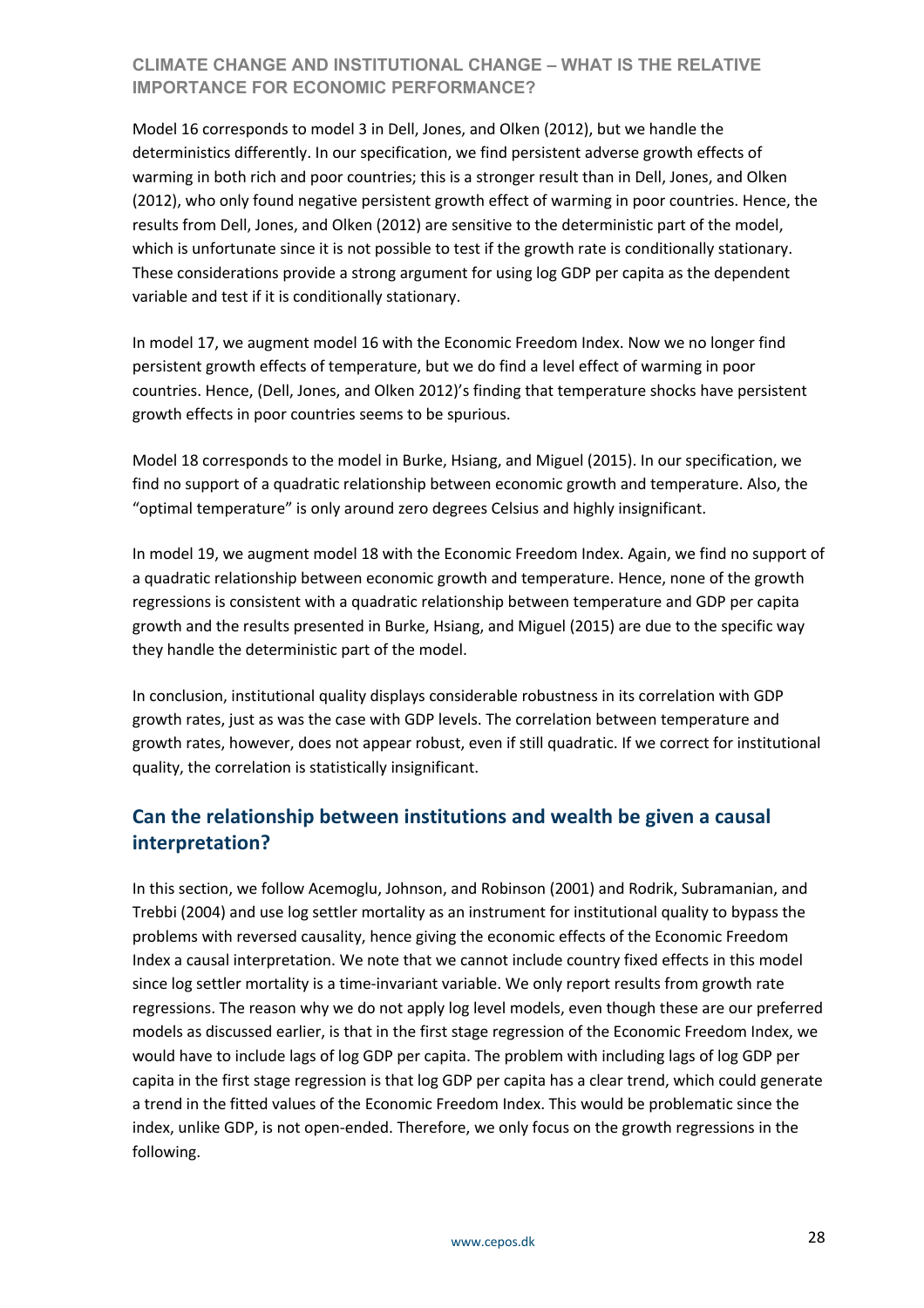Table 7 reports the results from the growth regressions.

|                                                     | Model 20    |              |
|-----------------------------------------------------|-------------|--------------|
| Explanatory variable                                | First stage | Second stage |
| Temperature (1)                                     | $-0.00786$  | 0.0380       |
|                                                     | (0.0346)    | (0.0973)     |
| Temperature x poor dummy (2)                        | $-0.0270**$ | 0.0351       |
|                                                     | (0.0123)    | (0.0269)     |
| Precipitation (3)                                   | $-0.00533$  | $-0.0167$    |
|                                                     | (0.00999)   | (0.0445)     |
| Log settler mortality (4)                           | $-0.307**$  |              |
|                                                     | (0.134)     |              |
| Economic freedom index (5)                          |             | 1.390*       |
|                                                     |             | (0.698)      |
| Constant                                            | 7.196***    | $-4.385$     |
|                                                     | (0.639)     | (5.044)      |
| Number of observations                              | 1,727       | 1,702        |
| Number of countries                                 | 60          | 60           |
|                                                     |             |              |
| Year fixed effects                                  | Yes         | Yes          |
|                                                     |             |              |
| R-squared                                           | 0.374       | 0.0438       |
|                                                     |             |              |
| Effect of temperature on the economic freedom index | $-0.0348$   |              |
| for poor countries $((1)+(2))$                      | (0.0354)    |              |
| Effect of temperature on growth for poor countries  |             |              |
| $((1)+(2))$                                         |             | 0.0731       |
|                                                     |             | (0.0985)     |
| Jack-knife standard errors in parentheses           |             |              |

#### **Table 7: Two stages least squares estimation, random effect models**

\*\*\* p<0.01, \*\* p<0.05, \* p<0.1

Model 20 is a model where we follow Dell, Jones, and Olken (2012) and interact temperature with a poor country dummy. Note, we do not add lagged values of the covariates in these regressions. The reason being that we would have more than one endogenous variable (i.e. the Economic Freedom Index and its lagged values), while we have only one instrument.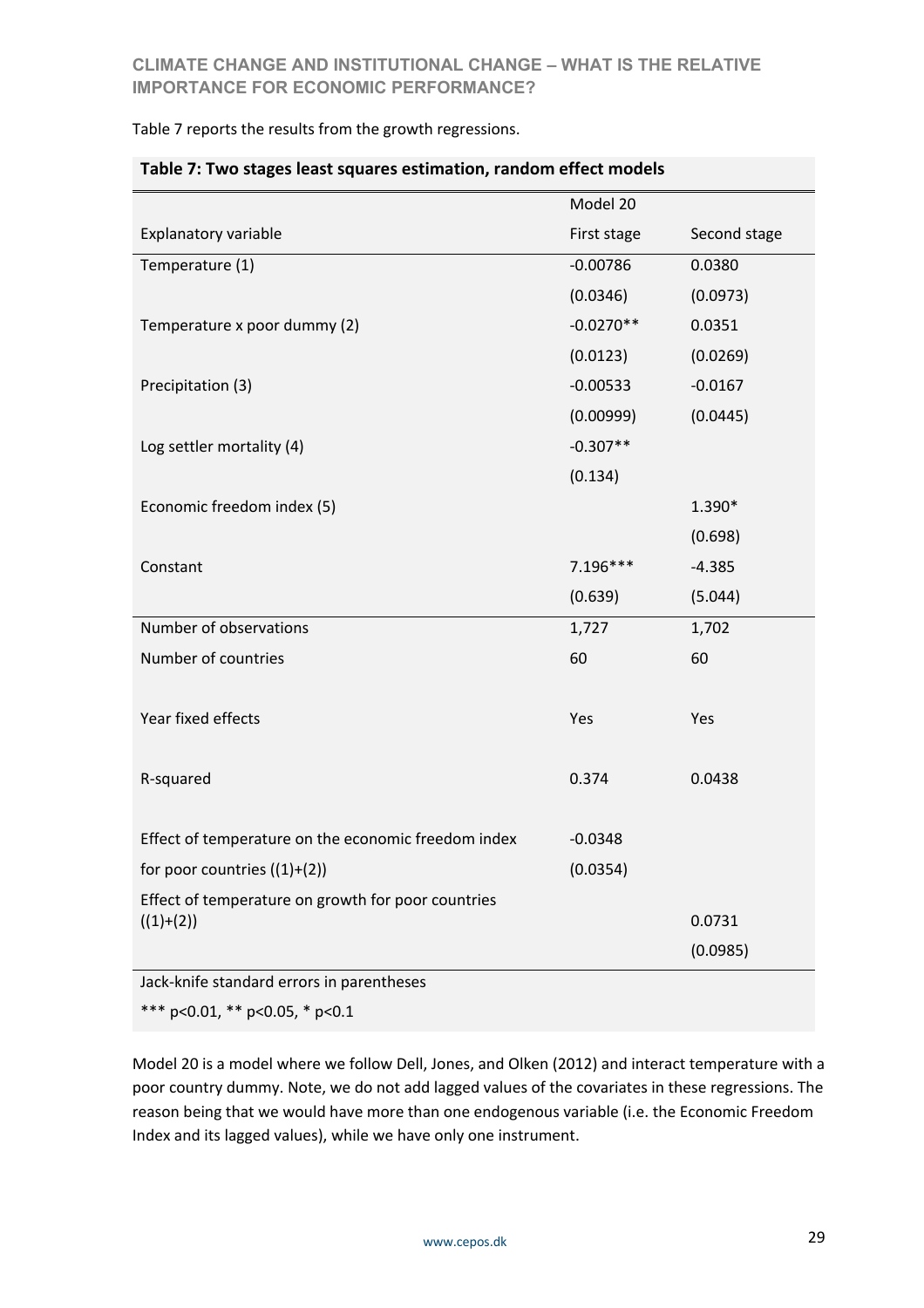From the first stage regression, we see that log settler mortality is a valid instrument for the Economic Freedom Index, and consequently we proceed with the second stage regression. Here we find a significant effect of the Economic Freedom Index on growth, which has a causal interpretation: The Economic Freedom Index affects growth, not the other way around.

# **Conclusions and policy implications**

In this paper, we have moved from panel growth model to panel level models, considering the effects of weather variables on economic performance, and we augmented these regressions with the Economic Freedom Index as a measure of institutional quality. We find a very robust, significant and substantial effect of institutional quality on growth, implying a semi-elasticity of .104. In our preferred model, we find a significant average (global) semi-elasticity of -0.034 of temperature on growth; for individual countries, the semi-elasticity depends on initial temperature levels, since the estimated effect is quadratic. The effect of temperature is large compared to the empirical literature, but for most of the countries, the effects of institutional quality dwarf the effects of temperature. Also, we provide suggestive evidence of a causal relationship between the Economic Freedom Index and long-run wealth.

Our study has important policy implications: Since both temperature and economic freedom are essential for conditions for wealth, there is a case for both reducing global warming and improving institutional quality. In this context, it is especially interesting to consider developing countries, since these countries are generally both hot, (cf. figure 1) and have considerable room for improving their institutional quality (cf. figure 3). For many years a prerequisite for receiving foreign aid has been a commitment by the developing country to improve its economic policy regime according to the Washington Consensus (Williamson 2004)**.** Even given this focus on the institutional quality, in the literature, there has been serious doubts if foreign aid is net-beneficial to the recipient countries (Arvin and Lew 2015; Deaton 2013)<sup>22</sup> due to adverse effects on institutional quality. Therefore, it seems crucial not to lower the requirements to reform institutions and economic policies. However, in recent years, there has been an increasing drift towards "climate foreign aid", which could compromise the institutional focus of development policies (Bloomberg 2018).

<sup>&</sup>lt;sup>22</sup> This could, for example, be the case if foreign aid helps incompetent and corrupt leaders to stay in power in the developing countries. Also, foreign aid might release some of the pressure for improving the institutional quality in these countries. Finally, the foreign aid could be used for rent-seeking, in the sense that the leaders of the developing countries could use the foreign aid for the projects which are profitable for themselves but does not increase wealth for the country.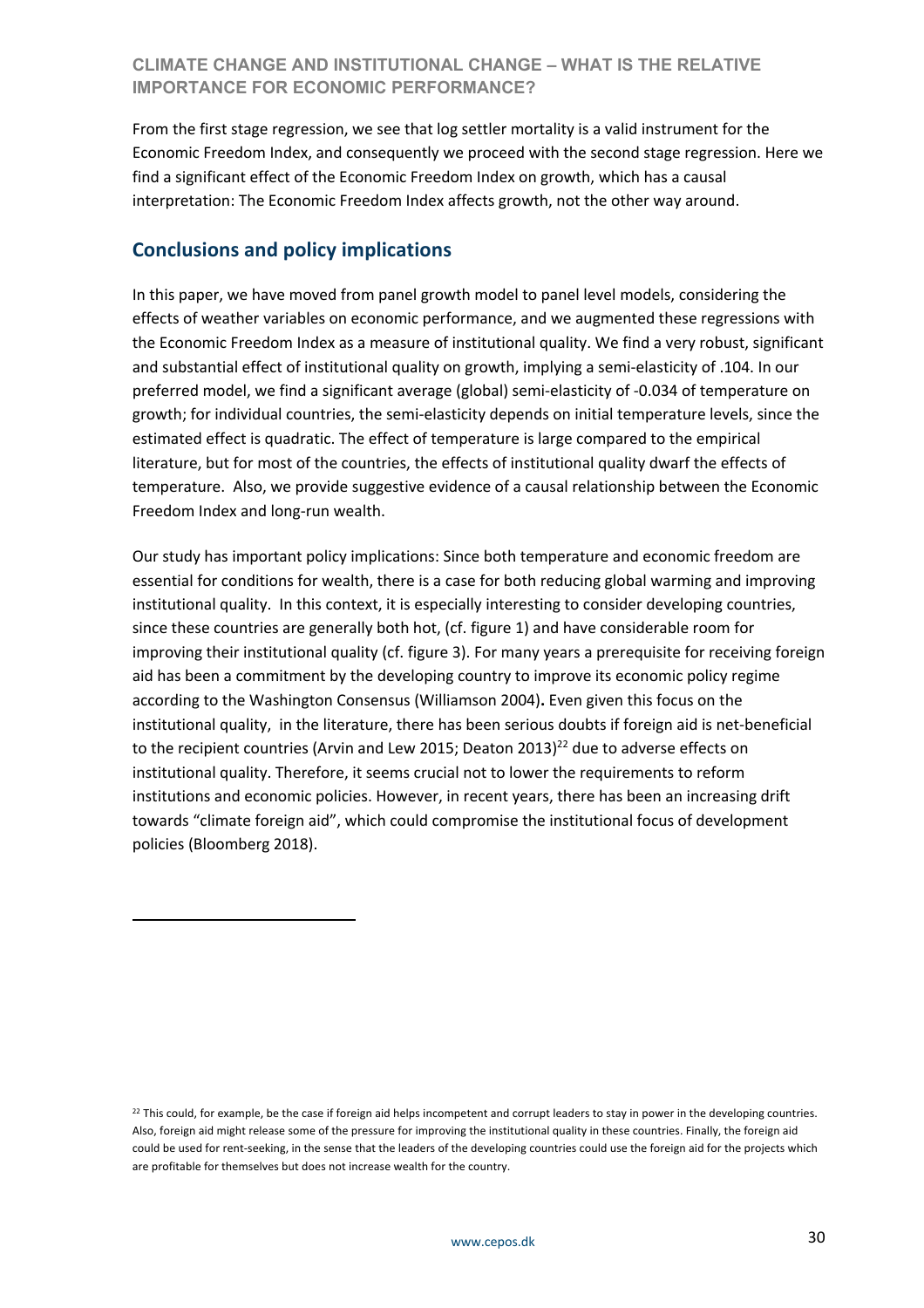Developed countries themselves have embraced climate change policies, which are not always cost-effective nor conform with market incentives and institutions. Those policies include "command-and-control" regulation, direct subsidies to specific technologies and industries and non-uniform emission taxes (see e.g. OECD 2018). It is well recognized in economic theory that efficient climate policies require a uniform price on GHG emissions (taxes or tradable emission permits), ideally on a Global scale, but also when pursuing national goals (e.g. Golosov et al. 2014). Uniform emission prices would internalize the GHG externality without compromising economic institutions. On the contrary, if ambitious goals of reducing GHG emissions on the scale envisioned by the Paris Accord are pursued by further command-and-control, subsidies and non-uniform GHG prices, it could be at the expense of the institutional and policy regime framework as measured by the Economic Freedom Index.

The results of this study provides an additional reason to choose market based climate policies, such as advocated by many economists, including the bipartisan "economists' statement on carbon dividends" (Wall Street Journal 2019) recommending a general carbon tax and scrapping commandand-control regulation.

In many countries, institutional change could have more impact on growth than either climate change or policies to combat climate change. However, the two could be linked by a formal commitment to perform institutional reforms powerful enough to at least off-set the negative growth effect of climate change and climate policies. E.g. the Danish 2019 Climate Act Deal includes a goal that climate policies do not reduce growth, which could be achieved by off-setting reforms (Klima-, Energi- og Forsyningsministeriet 2019).

Deep institutional features such as the rule of law and anti-corruption could be difficult to change in the shorter run. However, other institutional aspects covered by the Economic Freedom Index would be more flexible, such as removing non-tariff barriers to trade, deregulation of labor and product markets, stable monetary arrangements, more open competition and tax reform with lower, less distortionary tax rates. Packaging such policies with climate policies might open possibilities for new reform coalitions.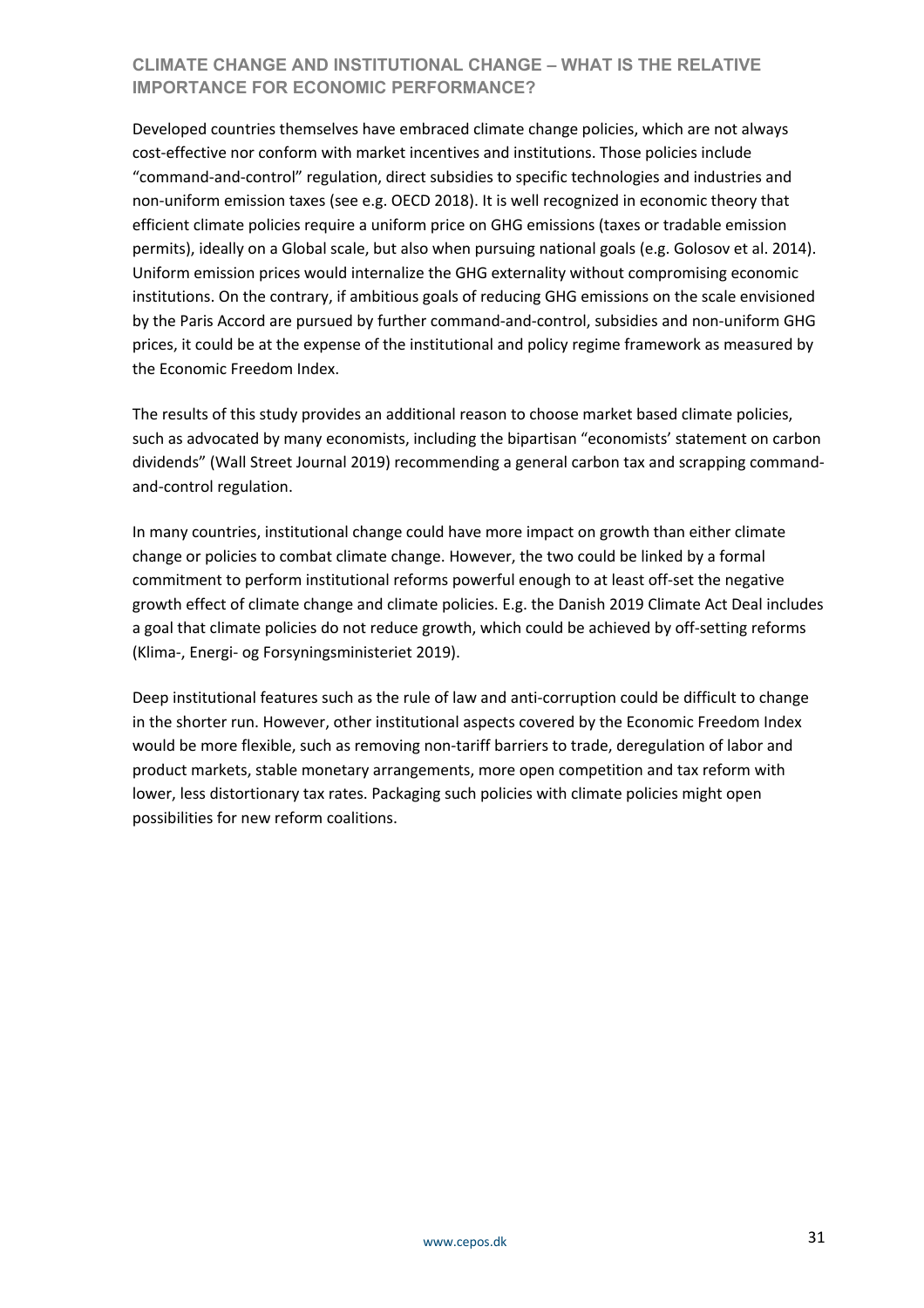# **References**

- Acemoglu, Daron, Simon Johnson, and James Robinson. 2004. 'Institutions As The Fundamental Cause Of Long-Run Growth'. *DOCUMENTOS CEDE*, September. https://ideas.repec.org/p/col/000089/002889.html.
- Acemoglu, Daron, Simon Johnson, and James A Robinson. 2001. 'The Colonial Origins of Comparative Development: An Empirical Investigation'. *American Economic Review* 91 (5): 1369–1401. https://doi.org/10.1257/aer.91.5.1369.
- ———. 2012. 'The Colonial Origins of Comparative Development: An Empirical Investigation: Reply'. *American Economic Review* 102 (6): 3077–3110. https://doi.org/10.1257/aer.102.6.3077.
- Acemoglu, Daron, Suresh Naidu, Pascual Restrepo, and James A. Robinson. 2019. 'Democracy Does Cause Growth'. *Journal of Political Economy*, January, 000–000. https://doi.org/10.1086/700936.
- Albouy, David Y. 2012. 'The Colonial Origins of Comparative Development: An Empirical Investigation: Comment'. *American Economic Review* 102 (6): 3059–76. https://doi.org/10.1257/aer.102.6.3059.
- Arellano, Manuel, and Stephen Bond. 1991. 'Some Tests of Specification for Panel Data: Monte Carlo Evidence and an Application to Employment Equations'. *The Review of Economic Studies* 58 (2): 277. https://doi.org/10.2307/2297968.
- Arvin, B., and Byron Lew. 2015. *Handbook on the Economics of Foreign Aid*. Edward Elgar Publishing. https://doi.org/10.4337/9781783474592.
- Barro, Robert J. 1989. 'Economic Growth in a Cross Section of Countries'. *NBER Working Papers*, September. https://ideas.repec.org/p/nbr/nberwo/3120.html.
- ———. 2015. 'Convergence and Modernisation'. *The Economic Journal* 125 (585): 911–42. https://doi.org/10.1111/ecoj.12247.
- Blomberg. 2018. *Climate Aid for Poor Countries Reached \$70 Billion in 2016*, 2018. https://www.bloomberg.com/news/articles/2018-11-23/climate-aid-for-poor-countriesreached-70-billion-in-2016.
- Brennan, Geoffrey, and James M. Buchanan. 2008. 'The Reason of Rules'. *Cambridge Books*. https://ideas.repec.org/b/cup/cbooks/9780521070904.html.
- Burke, Marshall, Solomon M. Hsiang, and Edward Miguel. 2015. 'Global Non-Linear Effect of Temperature on Economic Production'. *Nature* 527 (7577): 235–39. https://doi.org/10.1038/nature15725.
- Deaton, Angus. 2013. *The Great Escape: Health, Wealth, and the Origins of Inequality*. Princeton University Press. https://doi.org/10.2307/j.ctt3fgxbm.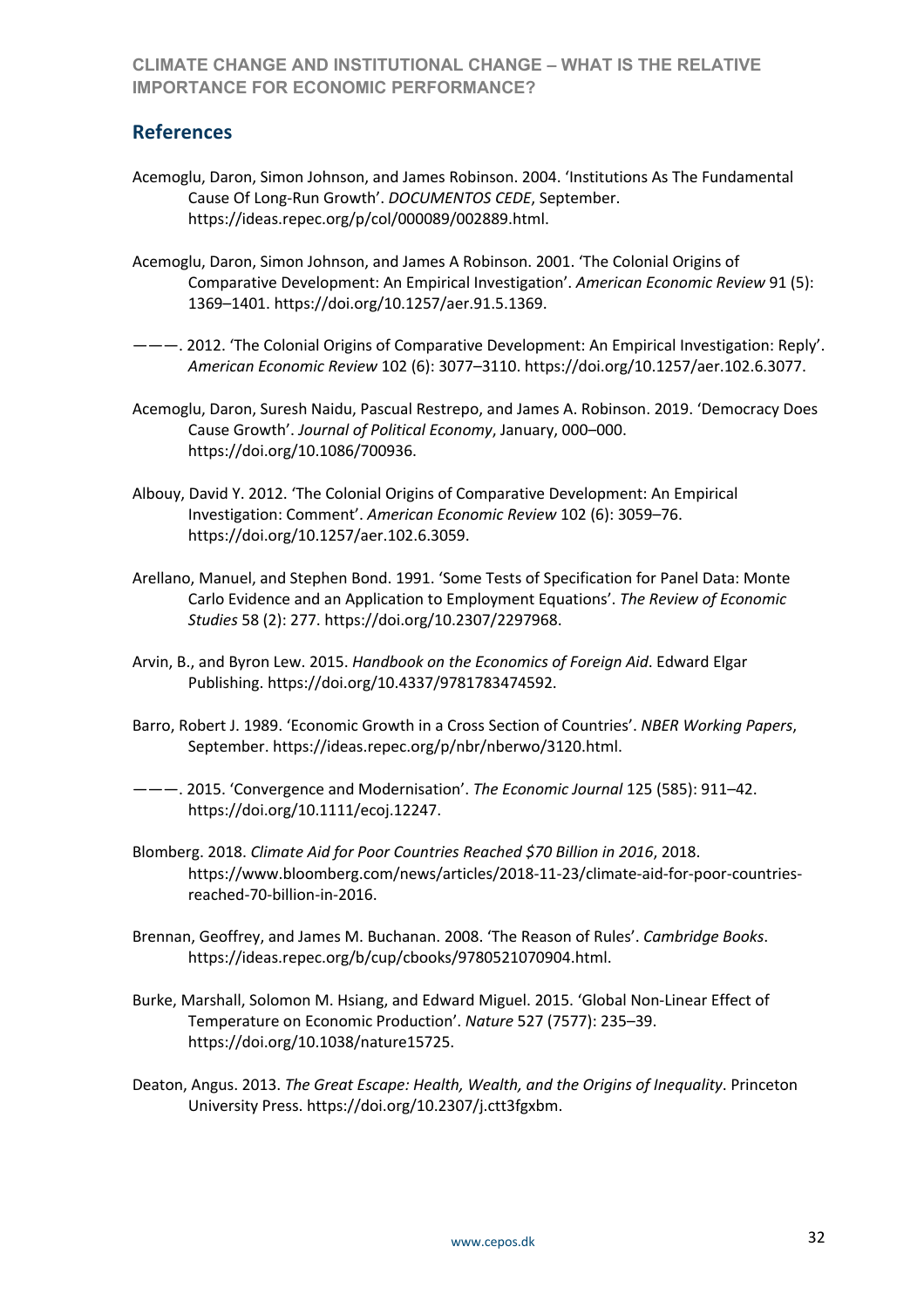- Dell, Melissa, Benjamin F Jones, and Benjamin A Olken. 2012. 'Temperature Shocks and Economic Growth: Evidence from the Last Half Century'. *American Economic Journal: Macroeconomics* 4 (3): 66–95. https://doi.org/10.1257/mac.4.3.66.
- ———. 2014a. 'What Do We Learn from the Weather? The New Climate–Economy Literature'. *Journal of Economic Litterature* 52 (3): 740–98.
- ———. 2014b. 'What Do We Learn from the Weather? The New Climate–Economy Literature'. *Journal of Economic Litterature* 52 (3): 740–98.
- Fails, Matthew D., and Jonathan Krieckhaus. 2010. 'Colonialism, Property Rights and the Modern World Income Distribution'. *British Journal of Political Science* 40 (03): 487–508. https://doi.org/10.1017/S0007123410000141.
- Feenstra, Robert C., Robert Inklaar, and Marcel P. Timmer. 2015. 'The Next Generation of the Penn World Table'. *American Economic Review* 105 (10): 3150–82. https://doi.org/10.1257/aer.20130954.
- Golosov, Mikhail, John Hassler, Per Krusell, and Aleh Tsyvinski. 2014. 'Optimal Taxes on Fossil Fuel in General Equilibrium'. *Econometrica* 82 (1): 41–88. https://doi.org/10.3982/ECTA10217.
- Gwartney, James, Robert Lawson, and Joshua Hall. 2017. *Economic Freedom of the World: 2017 Annual Report*. http://www.deslibris.ca/ID/10092608.
- Hauck Jr, W.R, and R Waczeirg. 2004. 'A MONTE CARLO STUDY OF GROWTH REGRESSION.' Working Paper.
- Hayek, F. A. 1981. 'Law, Legislation and Liberty, Volume 3'. *University of Chicago Press Economics Books*. https://ideas.repec.org/b/ucp/bkecon/9780226320908.html.
- Hurwicz, Leonid. 1996. 'Institutions As Families Of Game Forms'. *The Japanese Economic Review* 47 (2): 113–32.
- Klima-, Energi- og Forsyningsministeriet. 2019. 'Aftale Om Klimalov Af 6. December 2019'. https://kefm.dk/media/12965/aftale-om-klimalov-af-6-december-2019.pdf.
- Levin, Andrew, Chien-Fu Lin, and Chia-Shang James Chu. 2002. 'Unit Root Tests in Panel Data: Asymptotic and Finite-Sample Properties'. *Journal of Econometrics* 108 (1): 1–24. https://doi.org/10.1016/S0304-4076(01)00098-7.
- Maddala, G. S., and In-Moo Kim. 1998. *Unit Roots, Cointegration, and Structural Change*. Themes in Modern Econometrics. Cambridge [England] ; New York: Cambridge University Press.
- Nickell, Stephen. 1981. 'Biases in Dynamic Models with Fixed Effects'. *Econometrica* 49 (6): 1417. https://doi.org/10.2307/1911408.
- Nordhaus, William. 2013. 'Integrated Economic and Climate Modeling'. In *Handbook of Computable General Equilibrium Modeling*, 1069–1131. Elsevier. https://econpapers.repec.org/bookchap/eeehacchp/v\_3a1\_3ay\_3a2013\_3ai\_3ac\_3ap\_3a1 069-1131.htm.